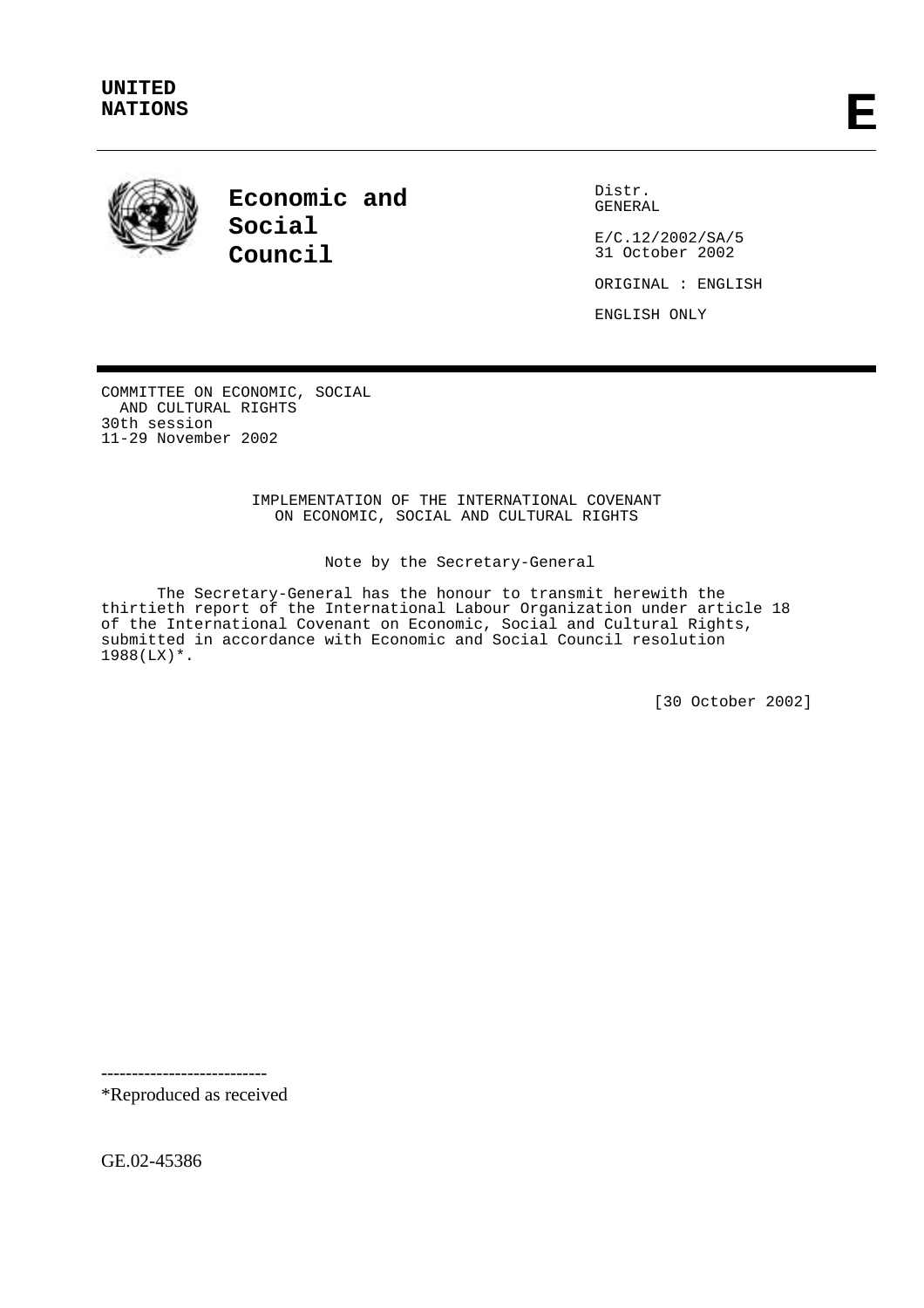## **CONTENTS**

|             |                                             | 3 |
|-------------|---------------------------------------------|---|
|             | I. PRINCIPAL ILO CONVENTIONS RELEVANT TO    | 3 |
|             | II. INDICATIONS CONCERNING THE SITUATION OF | 7 |
|             |                                             |   |
| B.          |                                             |   |
| C.          |                                             |   |
|             |                                             |   |
| $E_{\rm c}$ |                                             |   |
| F.          |                                             |   |
|             |                                             |   |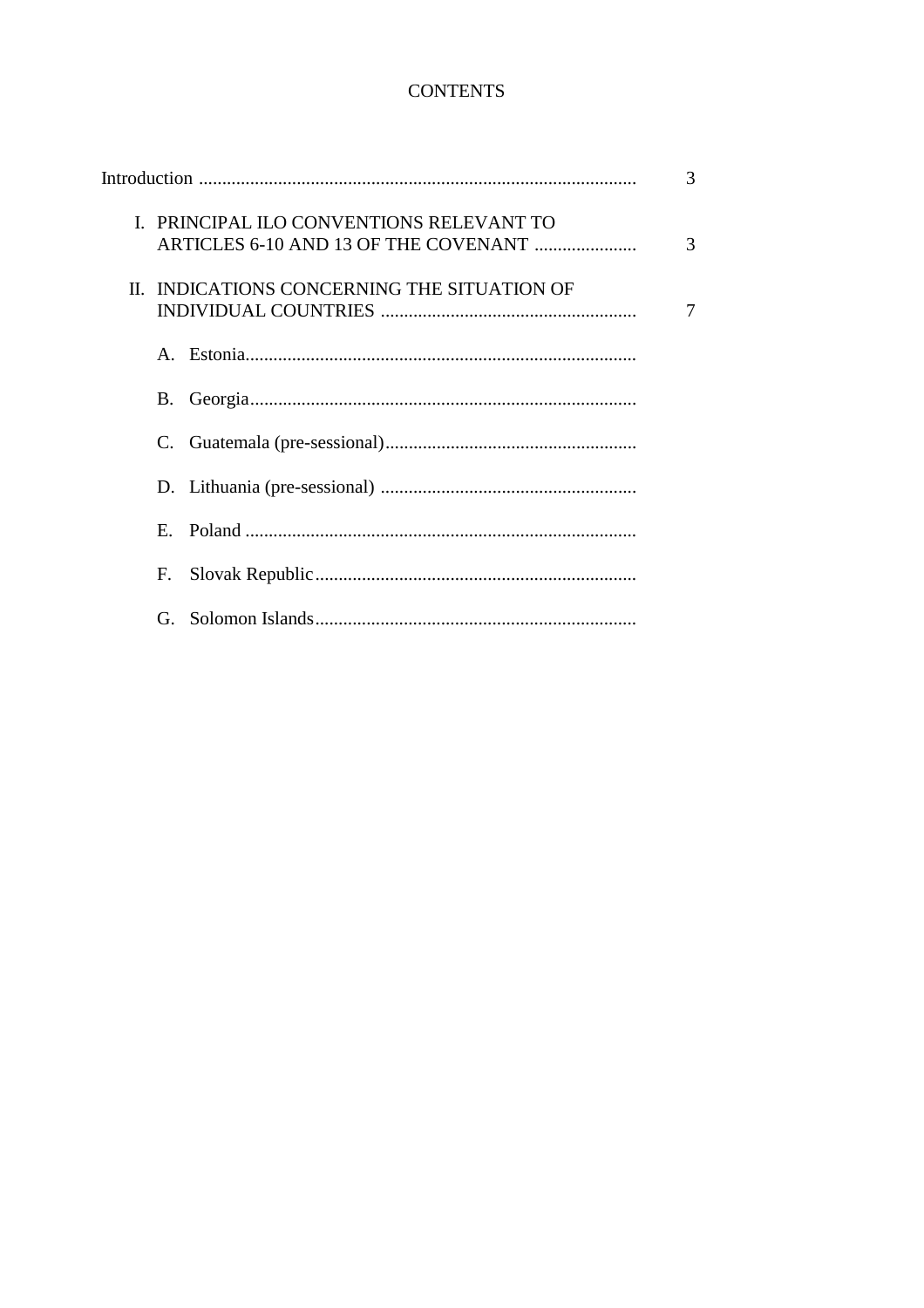#### **Introduction**

The present report has been established according to the arrangements approved by the Governing Body of the International Labour Office<sup>1</sup> to give effect to resolution 1988 (LX) of 11 May 1976 of the United Nations Economic and Social Council requesting specialized agencies to submit reports, in accordance with article 18 of the International Covenant on Economic, Social and Cultural Rights, on the progress made in achieving the observance of the provisions of the Covenant falling within the scope of their activities. According to these arrangements, the International Labour Office is entrusted with the task of communicating to the United Nations, for presentation to the Committee on Economic, Social and Cultural Rights, information on the results of the operation of various ILO supervisory procedures in the fields covered by the Covenant. It should remain open for the Committee of Experts on the Application of Conventions and Recommendations ("Committee of Experts") to report on particular situations whenever it deems this desirable or when specifically requested to do so by the Committee on Economic, Social and Cultural Rights.

This report will follow the approach adopted since 1985, and will contain: (a) indications concerning the principal ILO Conventions relevant to articles 6-10 and 13 of the Covenant; and (b) indications concerning ratification of these Conventions and comments made by ILO supervisory bodies with regard to the application of these Conventions by the States concerned (insofar as the points at issue appear to have a bearing also on the provisions of the Covenant). The latter indications are based mainly on the comments of the Committee of Experts resulting from its examination of the reports on the Conventions in question. Account was also taken of the conclusions and recommendations adopted under constitutional procedures for the examination of representations or complaints and, in the case of article 8 of the Covenant, of the conclusions and recommendations of the Committee on Freedom of Association of the ILO Governing Body following examination of complaints alleging violation of trade union rights. Given the increased recourse to the Joint ILO/UNESCO allegations procedure concerning teaching personnel, information on cases examined there are added under article 13 of the Covenant, when relevant to the country reports being examined.**<sup>2</sup>**

The list of countries for which information has been provided in the present report appears in the Contents. A recapitulatory list of States parties to the Covenant and of ILO reports containing information concerning them will be found in the Annex.

## **I. PRINCIPAL ILO CONVENTIONS RELEVANT TO ARTICLES 6-10 AND 13 OF THE COVENANT**

The following is a list of the principal ILO Conventions relevant to articles 6-10 and 13 of the Covenant.**<sup>3</sup>** Indications on the ratification of these Conventions by each State concerned are given in section II (indications concerning the situation of individual countries).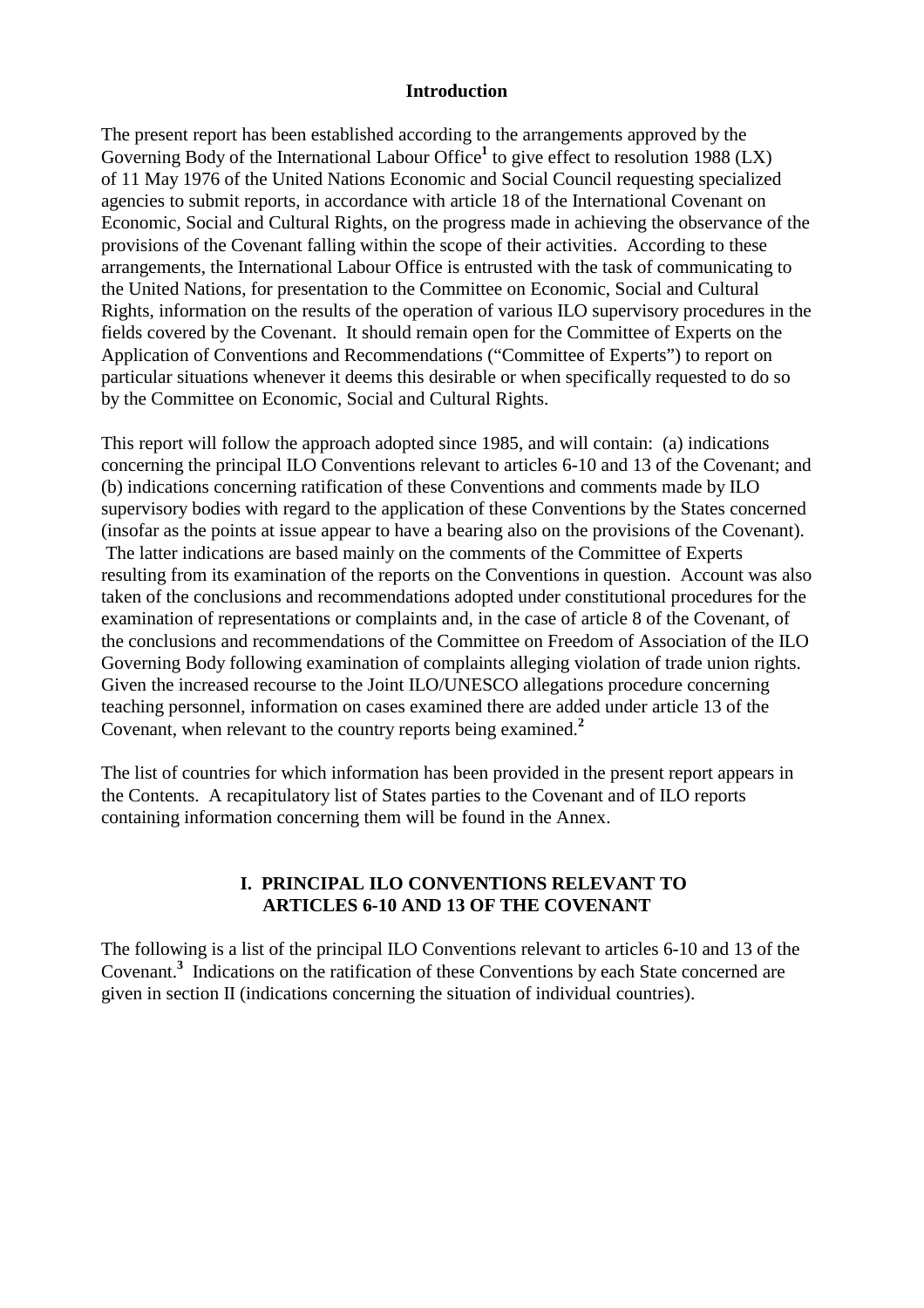#### **Article 6 of the Covenant**

Unemployment Convention, 1919 (No. 2) Forced Labour Convention, 1930 (No. 29) Fee-Charging Employment Agencies Convention, 1933 (No. 34) Employment Service Convention, 1948 (No. 88) Fee-Charging Employment Agencies Convention, 1949 (No. 96) Abolition of Forced Labour Convention, 1957 (No. 105) Indigenous and Tribal Populations Convention, 1957 (No. 107) Discrimination (Employment and Occupation) Convention, 1958 (No. 111) Social Policy (Basic Aims and Standards) Convention, 1962 (No. 117) Employment Policy Convention, 1964 (No. 122) Paid Educational Leave Convention, 1974 (No. 140) Human Resources Development Convention, 1975 (No. 142) Workers with Family Responsibilities Convention, 1981 (No. 156) Termination of Employment Convention, 1982 (No. 158) Vocational Rehabilitation and Employment (Disabled Persons) Convention, 1983 (No. 159) Employment Promotion and Protection Against Unemployment Convention, 1988 (No. 168), Part II Indigenous and Tribal Peoples Convention, 1989 (No. 169)

#### **Article 7 of the Covenant**

#### **Remuneration**

Minimum Wage-Fixing Machinery Convention, 1928 (No. 26) Minimum Wage-Fixing Machinery (Agriculture) Convention, 1951 (No. 99) Minimum Wage-Fixing Machinery Convention, 1970 (No. 131)

## **Equal remuneration**

Equal Remuneration Convention, 1951 (No. 100)

## **Safe and healthy working conditions**

White Lead (Painting) Convention, 1921 (No. 13) Marking of Weight (Packages Transported by Vessels) Convention, 1929 (No. 27) Protection Against Accidents (Dockers) Convention, 1929 (No. 28) Protection Against Accidents (Dockers) Convention, 1932 (No. 32) Safety Provisions (Building) Convention, 1937 (No. 62) Labour Inspection Convention, 1947 (No. 81) Radiation Protection Convention, 1960 (No. 115) Guarding of Machinery Convention, 1963 (No. 119) Hygiene (Commerce and Offices) Convention, 1964 (No. 120) Maximum Weight Convention, 1967 (No. 127) Labour Inspection (Agriculture) Convention, 1969 (No. 129) Benzene Convention, 1971 (No. 136)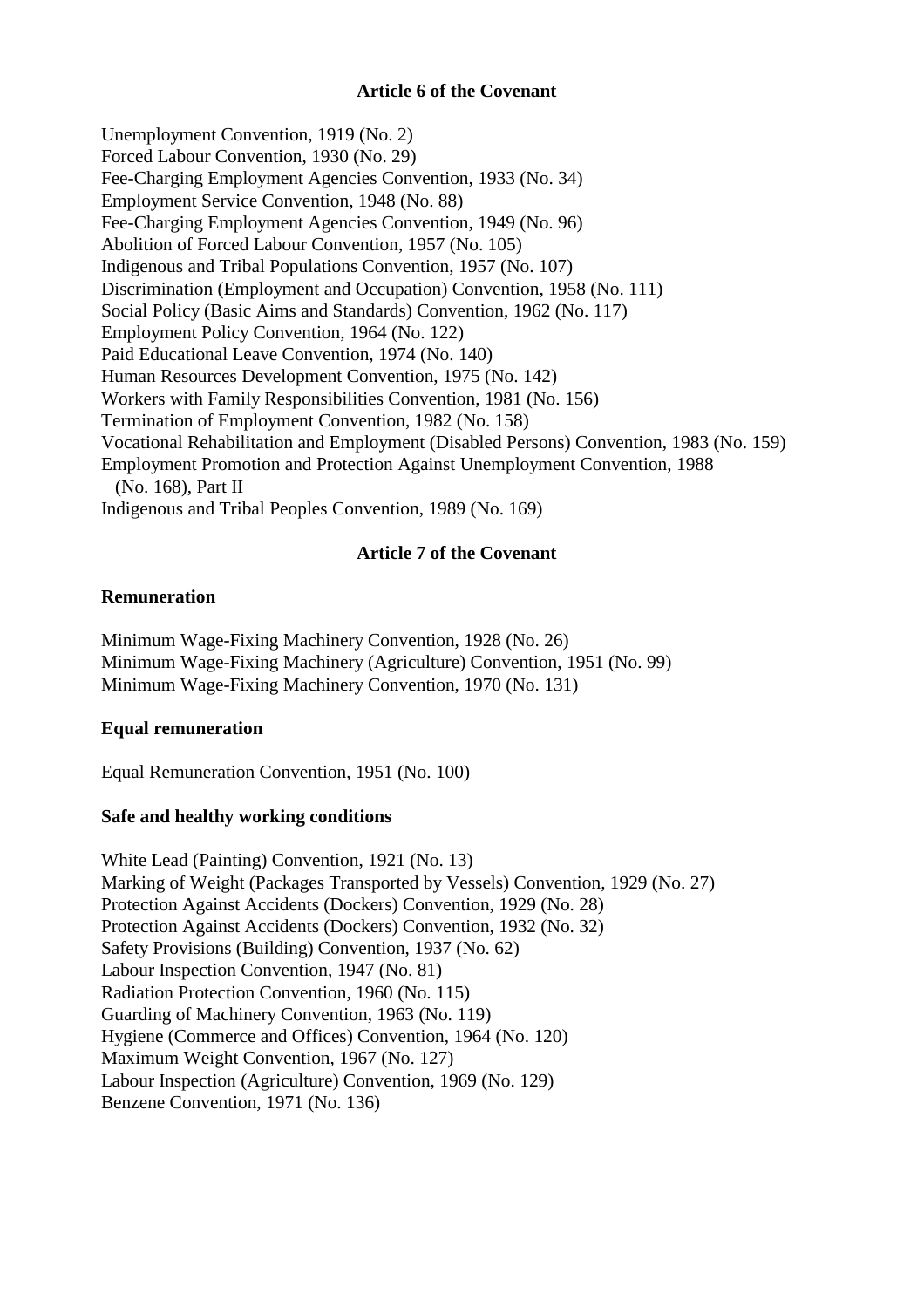Working Environment (Air Pollution, Noise and Vibration) Convention, 1977 (No. 148) Occupational Safety and Health (Dock Work) Convention, 1979 (No. 152) Occupational Safety and Health Convention, 1981 (No. 155) Occupational Health Services Convention, 1985 (No. 161) Asbestos Convention, 1986 (No. 162) Safety and Health in Construction Convention, 1988 (No. 167) Chemicals Convention, 1990 (No. 170) Night Work Convention, 1990 (No. 171) Labour Inspection (Seafarers) Convention, 1996 (No. 178)

#### **Rest, limitation of working hours and holidays with pay**

Hours of Work (Industry) Convention, 1919 (No. 1) Weekly Rest (Industry) Convention, 1921 (No. 14) Hours of Work (Commerce and Offices) Convention, 1930 (No. 30) Forty-Hour Week Convention, 1935 (No. 47) Holidays with Pay Convention, 1936 (No. 52) Holidays with Pay (Agriculture) Convention, 1957 (No. 101) Weekly Rest (Commerce and Offices) Convention, 1957 (No. 106) Holidays with Pay Convention (Revised), 1970 (No. 132) Part-time Work Convention, 1994 (No. 175) Homework Convention, 1996 (No. 177) Seafarers' Hours of Work and the Manning of Ships Convention, 1996 (No. 180)

#### **Article 8 of the Covenant**

Right of Association (Agriculture) Convention, 1921 (No. 11) Freedom of Association and Protection of the Right to Organize Convention, 1948 (No. 87) Right to Organize and Collective Bargaining Convention, 1949 (No. 98) Workers' Representatives Convention, 1971 (No. 135) Rural Workers' Organizations Convention, 1975 (No. 141) Labour Relations (Public Service) Convention, 1978 (No. 151) Collective Bargaining Convention, 1981 (No. 154)

#### **Article 9 of the Covenant**

Workmen's Compensation (Agriculture) Convention, 1921 (No. 12) Workmen's Compensation (Accidents) Convention, 1925 (No. 17) Workmen's Compensation (Occupational Diseases) Convention, 1925 (No. 18) Equality of Treatment (Accident Compensation) Convention, 1925 (No. 19) Sickness Insurance (Industry) Convention, 1927 (No. 24) Sickness Insurance (Agriculture) Convention, 1927 (No. 25) Old-Age Insurance (Industry, etc.) Convention, 1933 (No. 35) Old-Age Insurance (Agriculture) Convention, 1933 (No. 36) Invalidity Insurance (Industry, etc.) Convention, 1933 (No. 37) Invalidity Insurance (Agriculture) Convention, 1933 (No. 38) Survivor's Insurance (Industry, etc.) Convention, 1933 (No. 39)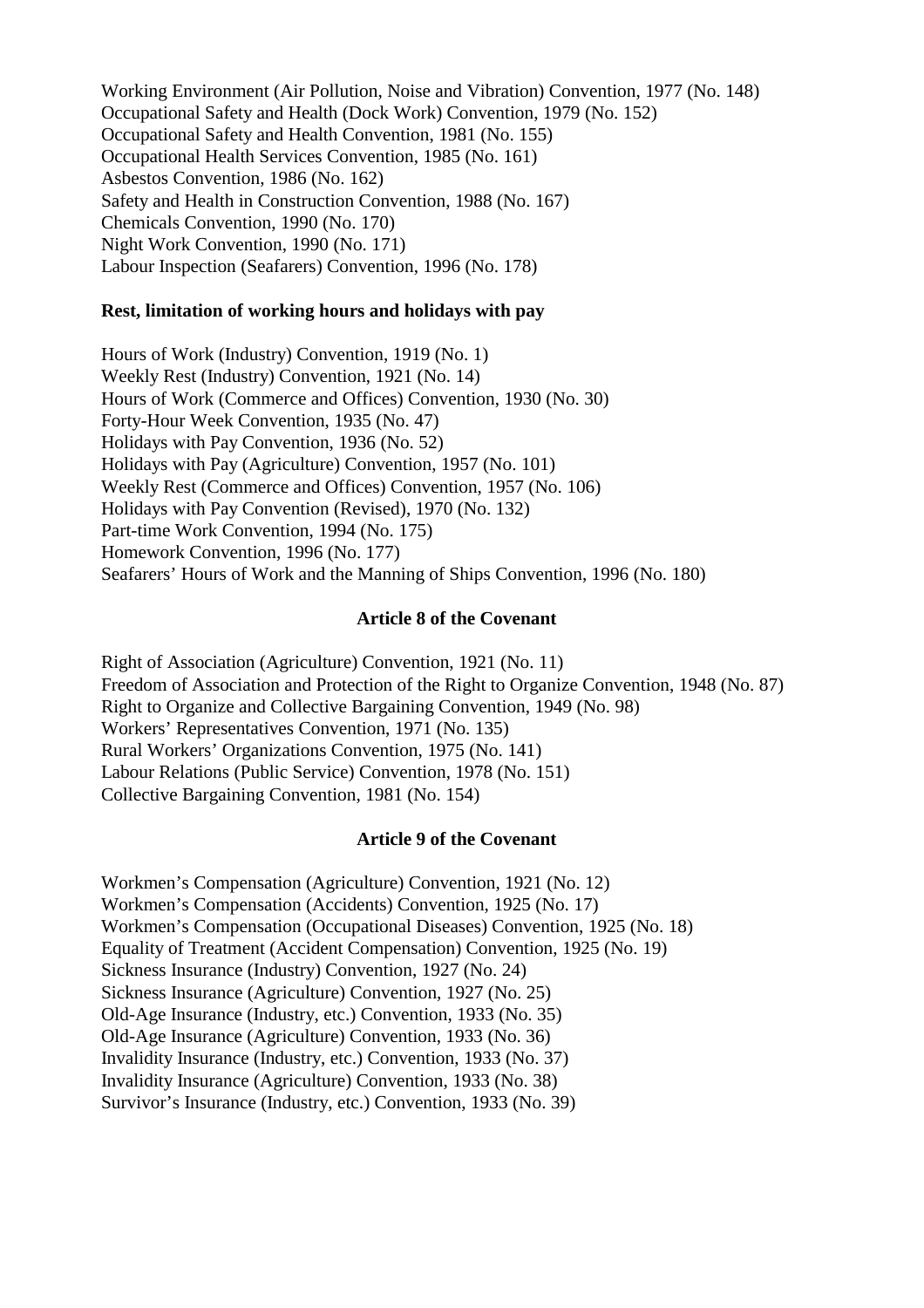Survivor's Insurance (Agriculture) Convention, 1933 (No. 40) Workmen's Compensation (Occupational Diseases) Convention (Revised), 1934 (No. 42) Unemployment Provisions Convention, 1934 (No. 44) Maintenance of Migrants' Pension Rights Convention, 1935 (No. 48) Social Security (Minimum Standards) Convention, 1952 (No. 102) Equality of Treatment (Social Security) Convention, 1962 (No. 118) Employment Injury Benefits Convention, 1964 (No. 121) Invalidity, Old-Age and Survivor's Benefits Convention, 1967 (No. 128) Medical Care and Sickness Benefits Convention, 1969 (No. 130) Maintenance of Social Security Rights Convention, 1982 (No. 157) Employment Promotion and Protection Against Unemployment, 1988 (No. 168)

## **Article 10 of the Covenant**

#### **(a) Maternity protection (re para. 2)**

Maternity Protection Convention, 1919 (No. 3) Maternity Protection Convention (Revised), 1952 (No. 103) Maternity Protection Convention (Revised), 2000 (No. 183)

#### **(b) Protection of children and young persons in relation to employment and work (re para. 3)**

Minimum Age (Industry) Convention, 1919 (No. 5) Minimum Age (Sea) Convention, 1920 (No. 7) Minimum Age (Agriculture) Convention, 1921 (No. 10) Minimum Age (Trimmers and Stokers) Convention, 1921 (No. 15) Minimum Age (Non-Industrial Employment) Convention, 1932 (No. 33) Minimum Age (Sea) Convention (Revised), 1936 (No. 58) Minimum Age (Industry) Convention (Revised), 1937 (No. 59) Minimum Age (Non-Industrial Employment) Convention (Revised), 1937 (No. 60) Minimum Age (Fisherman) Convention, 1959 (No. 112) Social Policy (Basic Aims and Standards) Convention, 1952 (No. 117) Minimum Age (Underground Work) Convention, 1965 (No. 123) Minimum Age Convention, 1973 (No. 138) Night Work of Young Persons (Industry) Convention, 1919 (No. 6) Night Work (Bakeries) Convention, 1925 (No. 20) Night Work of Young Persons (Non-Industrial Occupations) Convention, 1946 (No. 79) Night Work of Young Persons (Industry) Convention (Revised), 1948 (No. 90) White Lead (Painting) Convention, 1921 (No. 13) (Article 3) Radiation Protection Convention, 1960 (No. 115) (Article 7) Maximum Weight Convention, 1967 (No. 127) (Article 7) Benzene Convention, 1971 (No. 136) (Article 11) Medical Examination of Young Persons (Sea) Convention, 1921 (No. 16) Medical Examination (Seafarers) Convention, 1946 (No. 73) Medical Examination of Young Persons (Industry) Convention, 1946 (No. 77) Medical Examination of Young Persons (Non-Industrial Occupations) Convention,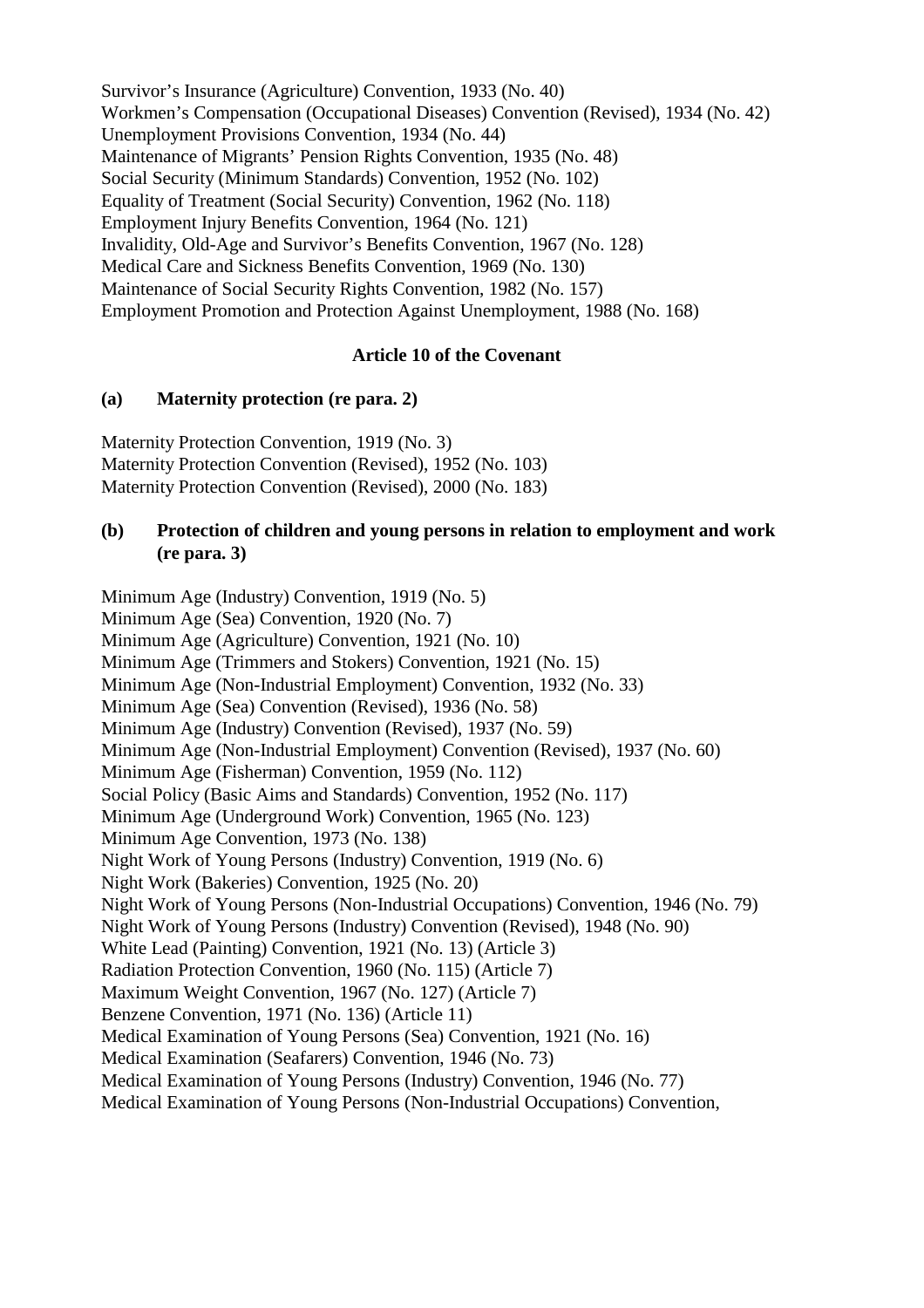1946 (No. 78) Medical Examination (Fishermen) Convention, 1959 (No. 113) Medical Examination of Young Persons (Underground Work) Convention, 1965 (No. 124) Worst Forms of Child Labour Convention, 1999 (No. 182)

#### **Article 13 of the Covenant**

Human Resources Development Convention, 1975 (No. 142)

Reference is also made, when appropriate, to the ILO/UNESCO Joint Recommendation concerning the status of teachers, 1966, and to the work of the Joint ILO/UNESCO Committee which supervises their application.

#### **II. INDICATIONS CONCERNING THE SITUATION OF INDIVIDUAL COUNTRIES**

For each article of the Covenant under consideration, these indications show the state of the ratification of the corresponding Conventions by the country in question, and references to the relevant comments of the supervisory bodies with regard to the application of these Conventions. Full copies of the comments of the Committee of Experts are available at the secretariat (in English, French and Spanish) and should be consulted for further details.

The absence of any such reference signifies either that there are no comments at the present time regarding the application of a particular Convention, or that the comments that have been made deal with points not relating to the provisions of the Covenant or to matters (for example, simple requests for information) which it would not appear to be necessary to deal with at this stage, or again that the Government's reply concerning the application of a Convention on which comments had been made has not yet been examined by the Committee of Experts.

When references are made to the "observation" of the Committee of Experts, their texts are published in the report of the Committee for the same year (Report III (Part 1A) of the corresponding session of the International Labour Conference). In addition, comments have been formulated in requests for information addressed directly by the Committee of Experts to the Governments in question; such comments are not published but the text is made available to the interested parties.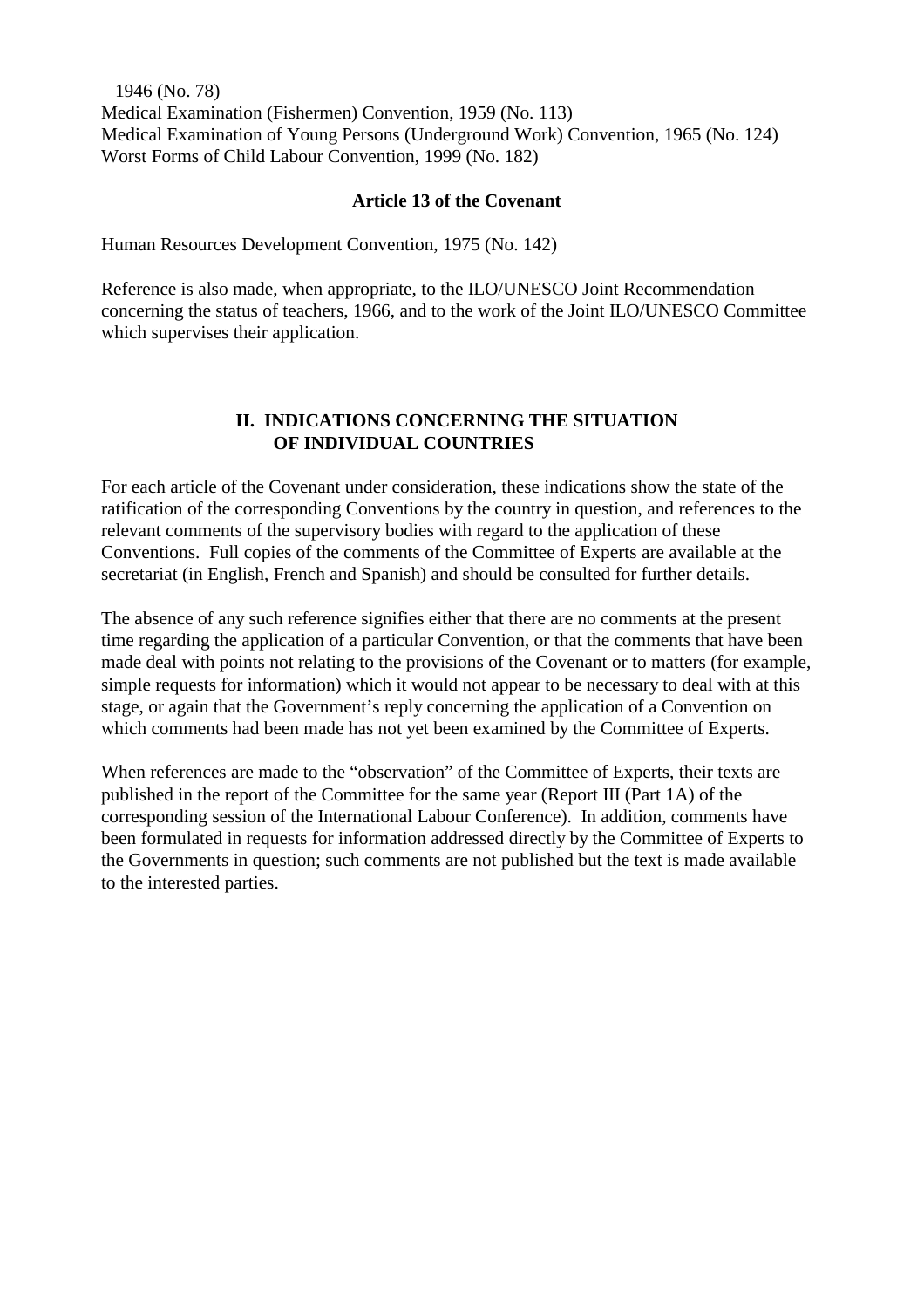#### **A. Estonia**

Information concerning Estonia has not yet been supplied to the UN Committee on Economic, Social and Cultural Rights.

The following relevant Conventions have been ratified and are in force for Estonia (for full names see the list of Conventions in Part I above): 2, 5, 6, 7, 10, 11, 12, 13, 14, 15, 16, 19, 20, 27, 29, 87, 98, 100, 105, 135, and 182.

#### **Article 6**

In its 2001 direct request on Convention No. 29, the Committee of Experts recalled the provisions on compulsory prison labour in the Code of Executive Procedures (RT I, 1997, 43/44, 723), which seem to allow that prisoners be hired to or placed at the disposal of private individuals, companies or associations. The Government indicated in its report that the role of private sector as a supplier of work for prisoners is very small and that practically all prisoners work under supervision of the State, including cases when work is performed for private enterprises, labour relations being established between a prisoner and a prison, and contractual relations being held between an entrepreneur and a prison. It also stated that the basis of remuneration is a minimum wage and that the general occupational health and safety requirements are applicable to prisoners, their supervision being performed by the prison. The Government confirmed that prisoners under "open" and "half-closed" schemes (sections 143 and 148 of the Code of Executive Procedures) may work in workshops outside the prison premises. According to the report, about 2,800 prisoners in the country are under an obligation to work, half of them being engaged in useful activities. The Government stated that refusal to work does not give rise to any penalties, but working is taken into account for early release.

While noting this information, particularly the applicability of minimum wages and occupational health and safety provisions, the Committee recalled that under *Article 2*, *paragraph 2(c)*, of the Convention. It requested the Government to describe the organization of prisoners' work for private persons and entities, both inside and outside prison premises and to supply specimen copies of agreements concluded between prison authorities and private users of prison labour. The Government was also requested to indicate any measures taken to ensure that any work or service by prisoners for private persons is performed in conditions approximating a free employment relationship; such measures would include the formal consent of the person concerned, as well as – given the absence of alternative access to the free labour market – further guarantees and safeguards covering the essential elements of a free labour relationship, such as wages and social security. As regards the Government's statement concerning the non-applicability of penalties in case of refusal to work, the Committee recalled that, in the definition of "forced or compulsory labour" given in the Convention, the "penalty" need not be in the form of penal sanctions, but might take the form also of a loss of rights or privileges; it might concern particularly the situation when early release depends on the prisoner's consent to perform labour.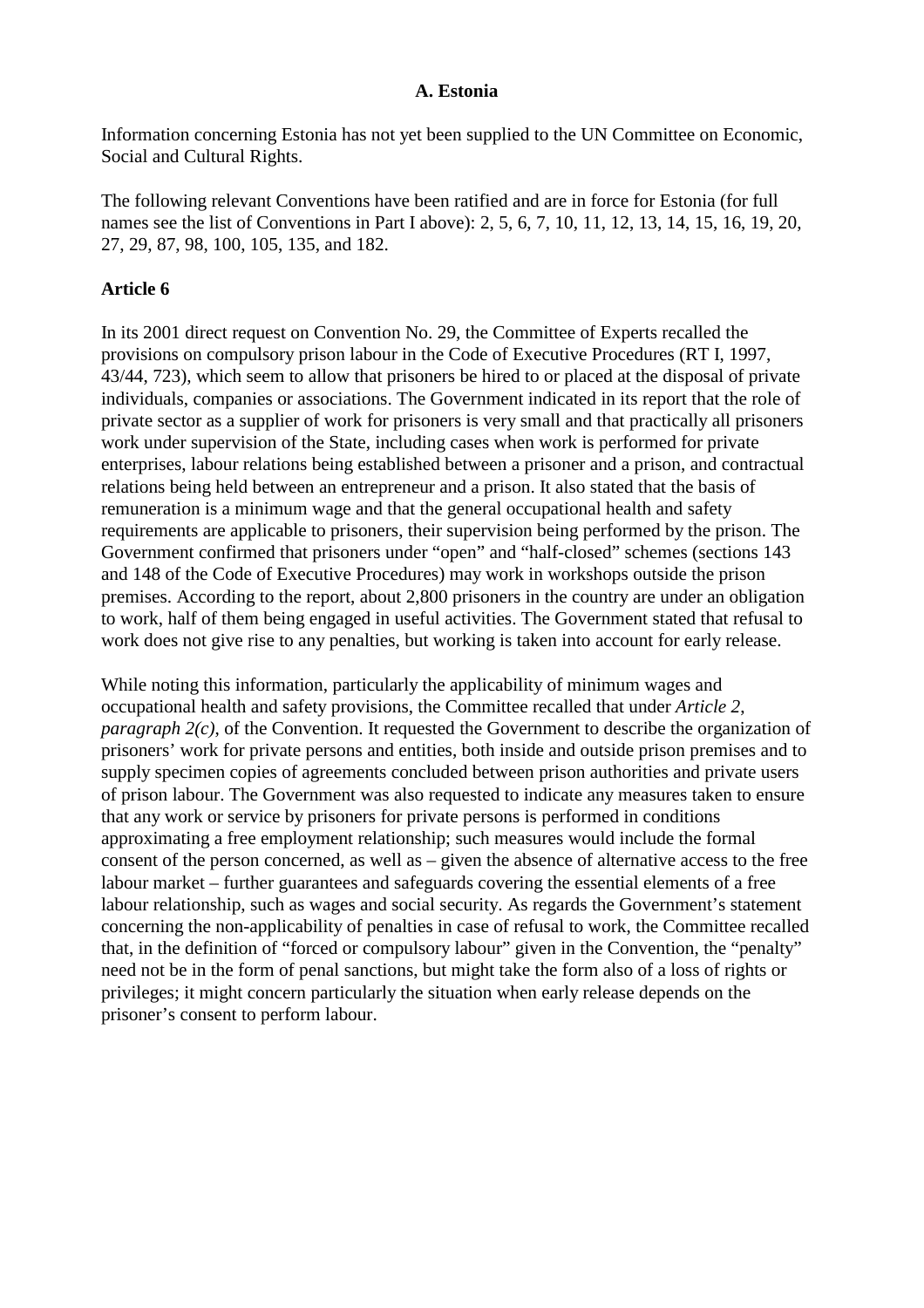## **Article 7**

## **Equal remuneration**

In its 2000 direct request on Convention No. 100, the Committee of Experts noted that, according to the National Statistics Office, women's average wages are 75 per cent of men's average wages. The Government attributed this wage disparity to the existence of horizontal and vertical occupational segregation. In this respect, the Committee noted that the publication supplied by the Government, *Towards a balanced society: Women and men in Estonia,* states that "women are widely represented mostly in occupations that are not very prestigious in society and where the wages are below the average. The number of women in higher positions is much smaller than the number of men". The publication further states that that the disparity between men's and women's wages has increased during the last decade. From 1992 to 1998, the wage gap widened in all sectors, with the exception of skilled, agricultural and fishery workers, where wage disparities diminished (from 17 per cent in 1992 to 9 per cent in 1998). The wage gap widened most notably in respect of service workers, shop and market sales workers, where the gap widened from 16 per cent in 1992 to 36 per cent in 1998. The Committee noted that a number of measures to reduce the wage gap are contained in the National Employment Action Plan for 2001-03 and include: employment training, creation of conditions designed to facilitate entrepreneurship, particularly among women, creation of new jobs to reduce unemployment and special training programmes to assist economically inactive persons, particularly women, in re-entering the Estonian labour market.

The Committee of Experts had previously noted that, while section 5 of the Wages Act specifically prohibits any increase or reduction of a wage based on an employee's gender, no provision in the national legislation gives legislative expression to the principle of the Convention. In its 2000 direct request it noted that amendments to the Wages Act, including provisions on equal remuneration, are expected to be adopted in 2000-01. It hoped that the amendments will express the principle of equal remuneration for men and women workers for work of equal value. The Committee also noted the drafting of a gender equality Act.

## **Article 8**

In its 2000 observation on Convention No. 87, the Committee of Experts noted with satisfaction that several discrepancies between domestic legislation, contained in the Non-Profit Associations Act, 1996, and the Trade Union Act, 1989, and the Convention had been repealed or amended. In fact, the new Trade Union Act which was adopted on 16 June 2000 and entered into force on 23 July 2000 does not repeat the provisions of the Trade Union Act of 1989 (which mentions the Central Trade Union of Estonia by name) and guarantees workers the possibility of trade union pluralism. It provides that trade unions are independent and voluntary associations of workers. Under the new Act, obstacles to the constitution and functioning of trade unions have been abrogated or amended. This applies particularly to provisions which imposed a long, cumbersome and detailed procedure to obtain legal personality (abolition of notarized documents with payment of notary's fees for constitution of a trade union and abolition of taxes for obtaining legal personality) and provisions which conferred on the authorities the power to interfere in the formulation of trade union statutes and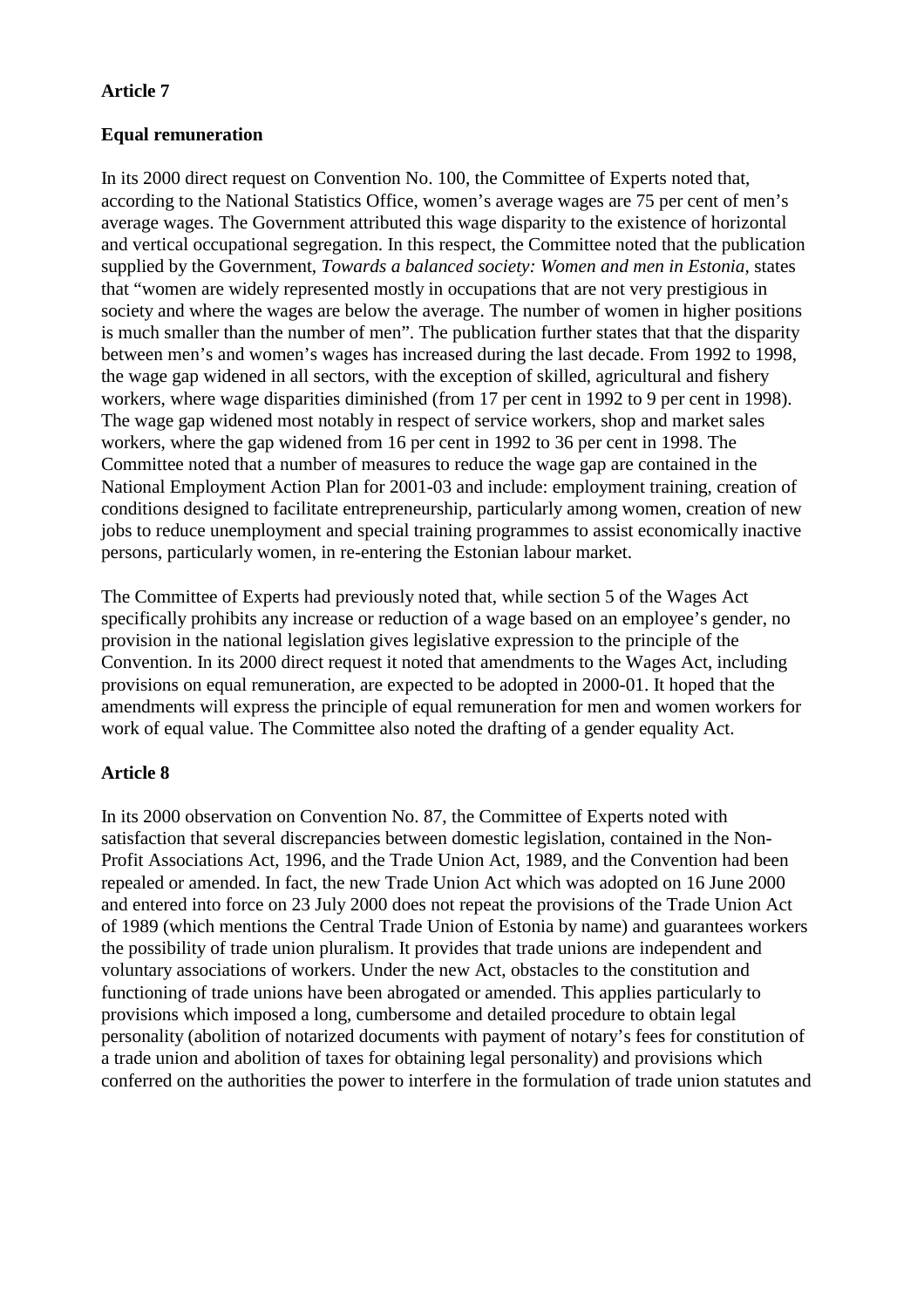in elections of union leaders and the management of organizations. The new Act also specifies that several provisions of the law on non-profit associations apply, unless the union statutes provide otherwise. The Government indicated in its report that the right of employers to establish organizations is still governed by the Non-Profit Associations Act.

In regard to seafarers' right to strike, the Committee of Experts took due note of the information supplied by the Government to the effect that section 21(2) of the collective labour dispute resolution Act does not prohibit seafarers from striking. The Government stated that when they are docked, they have the right to strike.

## **Article 10**

## **Protection of children and young persons in relation to employment and work**

In its 1999 direct request on Convention No. 5, the Committee of Experts noted that section 2(1) of the Employment Contract Act prohibits employment of a person under the age of 18 years with the exception of the cases prescribed by section 2(2)(1) and (2) of the Act. Under section  $2(2)(2)$  of the Act, an employee may be a minor of 13 to 15 years of age, with the written consent of one parent or a guardian and the labour inspector, for work set out in a list approved by the Government, if the work does not endanger the health, morality or education of the minor and is not prohibited to minors by law or a collective agreement. The Committee noted that the list of work approved by the Government by Decree of 22 July 1992 (No. 214) includes several types of work which may be carried out in an industrial undertaking, such as "manual cleaning of articles" and "threading of small-size articles on a thread or a wire". The Committee recalled that the Convention applies to all industrial undertakings with the only exception of family undertakings and technical schools. It requested the Government to indicate the measures taken to prohibit employment of children under 14 years of age even for light work in industrial undertakings covered by *Article 1(1)* of the Convention.

The Committee of Experts has furthermore addressed direct requests to the Government in 2001 on Conventions No. 14 and 16, in 2000 on Conventions Nos. 27 and 135, in 1999 on Convention No. 11, and in 1998 on Convention No. 2.

## **B. Georgia**

Information concerning Georgia has been supplied to the UN Committee on Economic, Social and Cultural Rights in 2000.

The following relevant Conventions have been ratified and are in force for Georgia (for full names see the list of Conventions in Part I above): 29, 52, 87, 88, 98, 100, 105, 111, 117, 122, 138, 142, and 182.

First reports on these Conventions have been requested or have only recently been received. With the exception of Convention No. 98, comments by the Committee of Experts are therefore not yet available.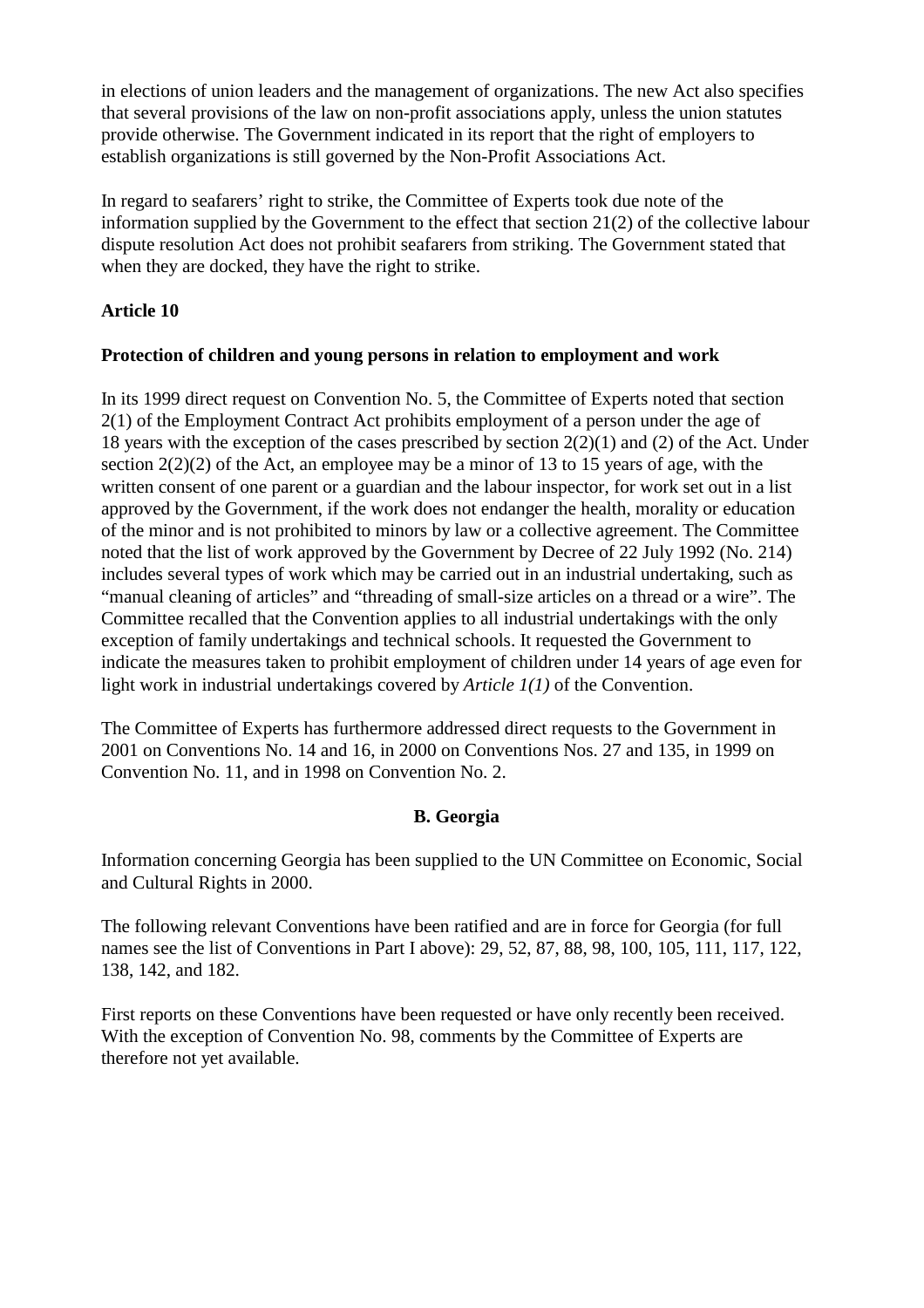## **Article 8**

In its 2001 direct request on Convention No. 98, the Committee of Experts noted that the legislation of Georgia (articles 11(6), 24(2) of the Trade Union Law, 2 April 1997; articles 9(2) and 16(2) of the Law of Georgia on the Procedure of the Settlement of Collective Labour Disputes, 30 October 1998; articles 37 and 206 of the Labour Code as amended by the Act regarding modifications and amendments to the Georgian Labour Code, 12 November 1997) prohibits acts of anti-union discrimination. However, the Committee recalled that the existence of general legal provisions prohibiting acts of anti-union discrimination is not enough if they are not accompanied by effective and rapid procedures to ensure their application in practice. Effective and sufficiently dissuasive sanctions that guarantee the protection of workers against any act of anti-union discrimination by employers in taking up employment and in the course of employment should be provided in the law. The Committee requested the Government to indicate which procedures are available for workers, in the legislation, in case of acts of antiunion discrimination (dismissals, transfers, downgrading) and which sanctions can be applied in each of these cases.

The Committee also noted that the Trade Union Law of Georgia, 2 April 1997 (articles 5, 21(4) and 22) and the Collective Contracts and Agreements Law of Georgia, 10 December 1997 (article 9) prohibit acts of interference from employers in trade union activities. However, the Committee noted that the Government states in its report that despite the protection mentioned above, many employers in the new transnational and joint enterprises, directly or indirectly prevent the founding of trade unions. The Committee pointed out that the legislation should make express provisions for rapid appeal procedures, coupled with effective and dissuasive sanctions against acts of interference in order to ensure the application of the Convention. Moreover, to ensure that these measures receive the necessary publicity and are effective in practice, the relevant legislation should lay down these substantive provisions, as well as appeals and sanctions to guarantee their application explicitly. The Committee requested the Government to indicate the procedures that are available in the legislation for workers' organizations against acts of interference and the sanctions that can be applied in these cases.

## **C. Guatemala**

Information concerning Guatemala has been supplied to the UN Committee on Economic, Social and Cultural Rights in 1995 and 1996.

The following relevant Conventions have been ratified and are in force for Guatemala (for full names see the list of Conventions in Part I above): 1, 11, 13, 14, 16, 19, 26, 29, 30, 58, 59, 77, 78, 79, 81, 87, 88, 90, 96, 98, 99, 100, 101, 103, 105, 106, 111, 112, 113, 117, 118, 119, 120, 122, 124, 127, 129, 131, 138, 141, 148, 154, 156, 159, 161, 162, 167, 169, and 182.

## **Article 6**

In its 2001 observation on Convention No. 29, the Committee of Experts noted with satisfaction the repeal of Decree No. 19-86 which provided for the compulsory enlistment of hundreds of thousands of people in so-called Civil Self-Defence Patrols (PACs) and Voluntary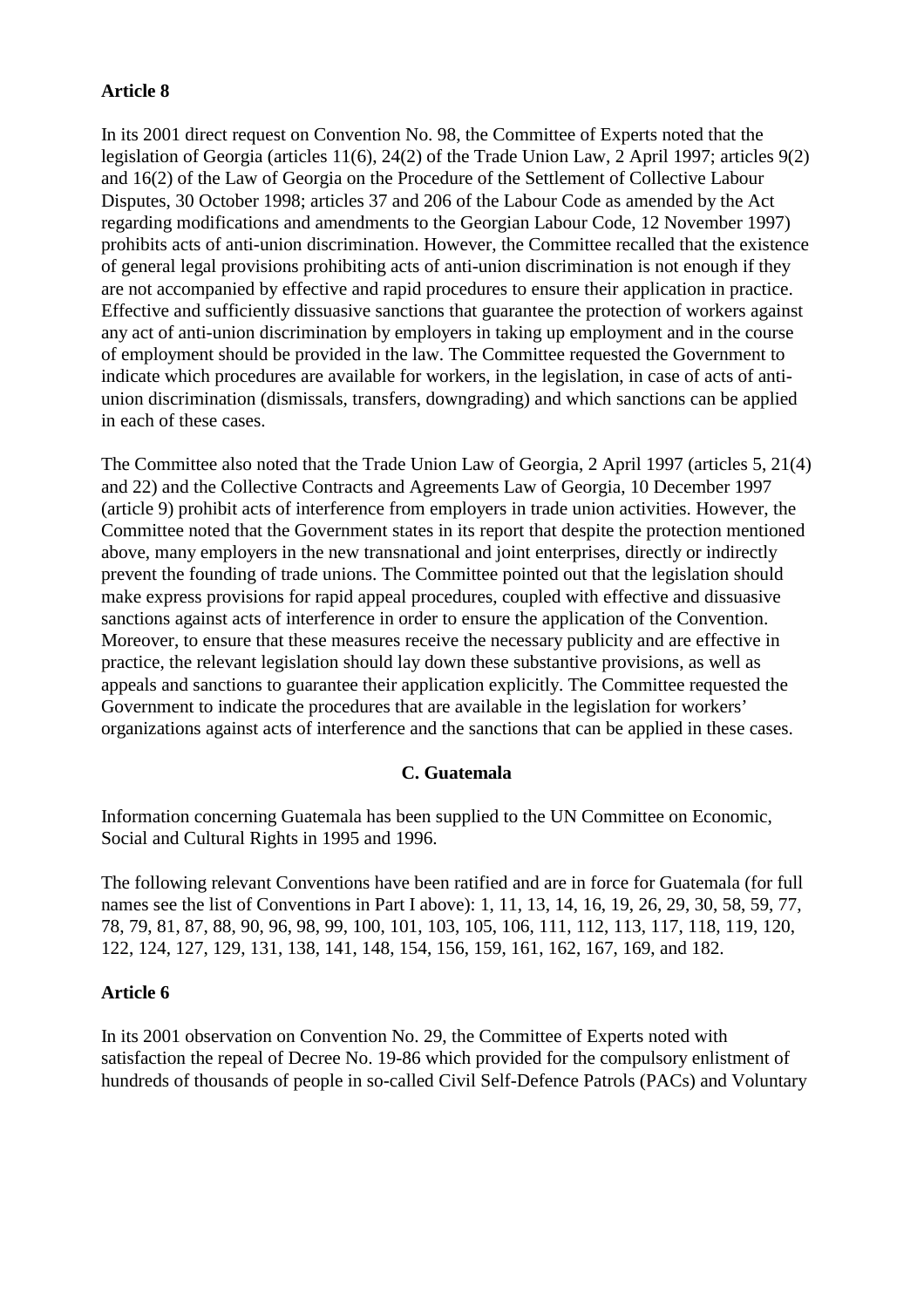Civil Defence Committees (CVDCs) by Decree No. 143-96, which came into force on 30 December 1996.

The Governing Body stated in its conclusions adopted at its  $276<sup>th</sup>$  session (November 1999) in respect to a representation under Article 24 of the ILO Constitution that "persons accused of having exacted forced labour have benefited from impunity in cases where the Attorney-General of the Republic of Guatemala has issued a decision concerning their responsibility and that the appropriate judicial action has not been taken against them". The Governing Body therefore urged the Government "to ensure the rapidity of the judicial processes and inquiries undertaken concerning the exaction of compulsory labour and to guarantee the imposition of penalties and their strict enforcement". In its 2001 observation on Convention No. 29, the Committee of Experts therefore recalled that in accordance with Article 25 of the Convention, the illegal exaction of forced or compulsory labour shall be punishable as a penal offence, and it shall be an obligation on any Member ratifying the Convention to ensure that the penalties imposed by law are really adequate and are strictly enforced. The Committee requested the Government to provide information in its next report on the measures, which it has taken to give effect to the above recommendations so that it can examine the manner in which these points have been followed up.

In its 2001 observation on Convention No. 105, the Committee of Experts drew the Government's attention to certain provisions of the Penal Code, which are not compatible with the Convention. Under section 47 of the Penal Code, sentences of imprisonment involving compulsory labour can be imposed as a punishment for the expression of certain political opinions, as a means of labour discipline or for participation in a strike, under the terms of sections 396, 419, 390 (2), and 430 of the Penal Code. The Committee requested the Government to bring the legislation in conformity with the Convention.

In its 2001 observation on Convention No. 111, the Committee of Experts recalled the need to reform the labour legislation in order to effectively ensure equality of opportunity and treatment in employment and occupation. It noted that the relevant provisions had not yet been amended although the draft labour code and draft labour procedure code had been submitted to the Congress of the Republic. Article 14bis of the Labour Code prohibits discrimination based on the grounds of race, religion, political beliefs and economic situation, but does not cover the other grounds provided for in the Convention (colour, sex, national extraction or social origin).

In its 2001 direct request on Convention No. 111, the Committee of Experts noted the promulgation of Ministerial Agreement No. 213-2000 providing for the establishment of the occupational training programme of the Ministry of Labour and Social Welfare, 7 July 2000. The Committee requested the Government to provide a copy of the plan and to report on the measures being taken to promote access to vocational training for women and indigenous peoples. The Committee also observed that the Government was intending to promote legislation classifying sexual harassment as an offence, punishable as an aggravated offence when committed against indigenous women.

In its 1999 direct request on Convention No. 156, the Committee of Experts noted that leave of absence in the case of illness of a child or dependent family member was not provided and the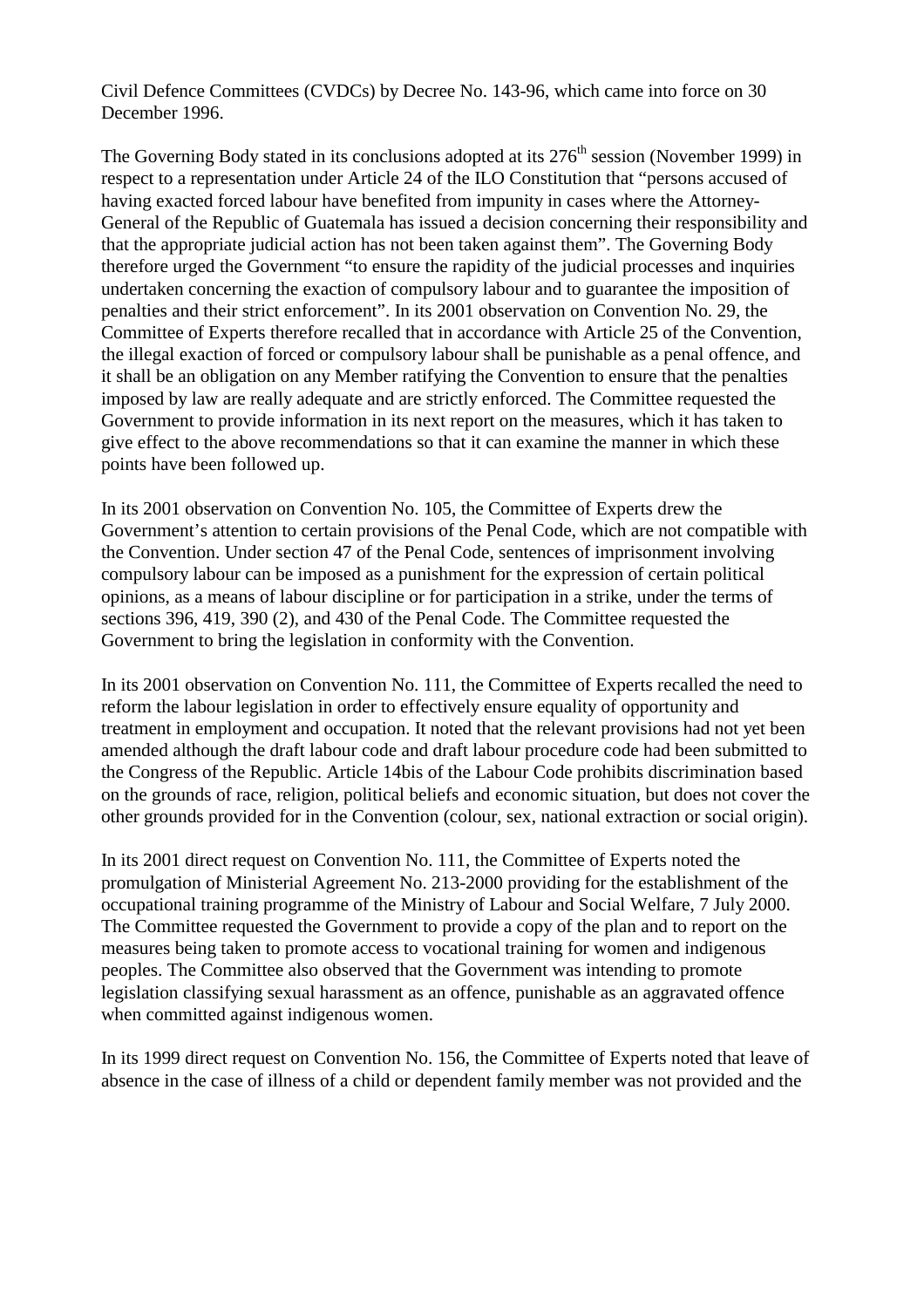Government's statement that there appear to be no national circumstances for establishing through legislation such types of leave which are referred to in Paragraph 23(1) and (2) of Recommendation No. 165. Nevertheless, the Government recalled that the provisions of the Recommendation may be applied by other means and states that there are currently a large number of collective agreements in which the system of according leave has been improved and extended. Consequently, the Committee requested copies of such collective agreements and information on any other measure adopted to promote this provision of the Convention.

The Committee noted with interest the development of the Community Homes Programme from which 16,050 children benefit and the opening of the Office for Regulating Child Day-Care Centres. The Committee also noted the information contained in the Handbook of Rights and Obligations of Working Women, published by the Ministry of Labour and Social Welfare which states, under the chapter "Creation of childcare centres" that it is an obligation of the employer to set up childcare centres when there is a group of more than 30 women working in his enterprise or workplace. The Committee requested precise information on the application of this measure. Furthermore, the Committee indicated that the measures designed to promote harmonization of labour and family responsibilities, such as childcare services, should not be specific to women.

In its 2000 direct request on Convention No. 159, the Committee of Experts noted from a report of the Guatemalan Social Security Institute (IGSS) that there is little opportunity for persons with disabilities who are marginalized in the labour market, and that it would focus instead on promoting self-employment. The Committee requested further information on the Government's policy in response to this assessment, e.g. whether steps are being taken to combat marginalization and whether schemes to promote self-employment are working.

In its 2001 observation on Convention No. 169, the Committee of Experts stated that available information indicates that major problems remain in the implementation of the Peace Agreements as concerns the indigenous peoples of the country, and in the implementation of the Convention. A Central Organization for Rural and Urban Workers (CTC) report details, in respect of most of the Articles of the Convention, the lack of decentralization of administration to the regional level that was contemplated in order to provide indigenous peoples with a greater voice in the administration of their own affairs. It states that "(T)he Peace Agreements have facilitated dialogue between representatives of the Mayan organizations and the Government, but they have not generated real results; for example, the Executive Body has not consulted indigenous organizations and communities on the process of decentralization".

The trade union organizations also commented on the lack of real consultation with the indigenous peoples of the country on the implementation of the Peace Agreements *(Article 6 of the Convention)*. They stated that although mechanisms are provided for, they are not actually functioning. The Government had indicated in its last report, on this question, that the Congressional Committee on Indigenous Communities which has a majority of indigenous members constitutes a direct channel for the indigenous peoples to make their views known.

The Committee of Experts noted also the following comment by MINUGUA in its September 2001 report: "The Mission has noted on several occasions that the commitments made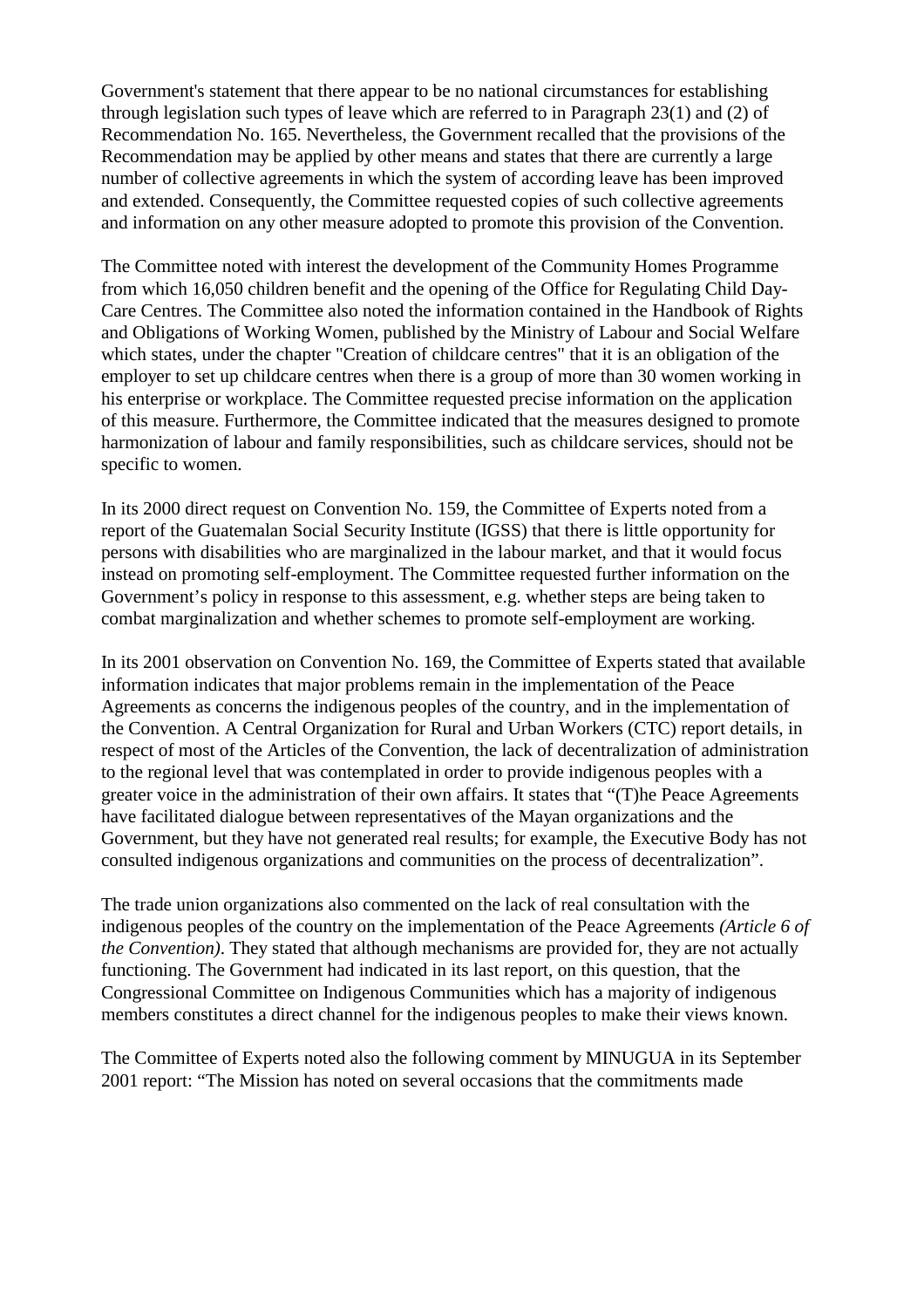concerning the indigenous peoples are among those which have been least implemented. The overall balance of the application of the Agreements indicates that most of the actions which were provided for to overcome discrimination and provide to the indigenous peoples the place they should have in the Guatemalan nation, are still awaiting fulfilment. This does not correspond to the changes proposed in the Agreements, but instead favours the persistence of a monocultural and exclusive model." (Unofficial translation, paragraph 9.) The Committee urged the Government to renew its efforts to overcome difficulties in the application of the Convention and the Peace Agreements, and to continue to provide information to the Committee on how it is accomplishing this.

## **Article 7**

#### **Equal remuneration**

In its 2001 direct request on Convention No. 100, the Committee of Experts took up the issue of how the principle of equal remuneration for men and women workers for work of equal value is ensured in Guatemalan legislation or in practice. Article 102(c) of the Guatemalan Constitution provides for "equal wages for equal work performed under equivalent working conditions, and equal conditions of seniority and efficiency". Section 89 of the Labour Code provides that "equal wages shall be paid for equal work performed in equivalent posts, under the same conditions of efficiency and seniority within the same enterprise". The Government has indicated in previous reports that the principle of the Convention was applied in practice by minimum wage tables and in collective agreements governing working conditions. The Committee referred the Government to the language of the Convention, which calls for equal remuneration for men and women workers to be established "for work of equal value". The scope of the Convention reaches beyond a reference to the "same" or "similar" work, using instead the "value" of the work as the point of comparison. The Convention is also aimed at eliminating inequality of remuneration in female-dominated sectors, where jobs traditionally considered as "feminine" may be undervalued due to sex stereotyping.

The Committee also returned to its comments concerning the practical application of section 89 of the Labour Code, which provides, in the pertinent part: In complaints filed by female workers alleging salary discrimination on the basis of sex, the employer shall bear the burden of showing that the work performed by the complainant is of inferior quality and value. The Government was asked to indicate whether there are any regulations or guidelines indicating the manner in which the employer may satisfy the burden of proof imposed by section 89. The Committee noted that, in the absence of a system of objective job evaluation such as that contemplated in *Article 3* of the Convention, the elements that the employer is required to show under section 89 could easily be interpreted in a subjective manner, thus lending themselves to possible discriminatory application and possibly reinforcing traditional notions discriminating against working women.

The Government indicated that no complaints have been brought by women workers under section 89 of the Labour Code. The Committee asked the Government to provide information on the steps taken or contemplated to promote the application of the Convention, including the dissemination of information to the public regarding the right of men and women workers to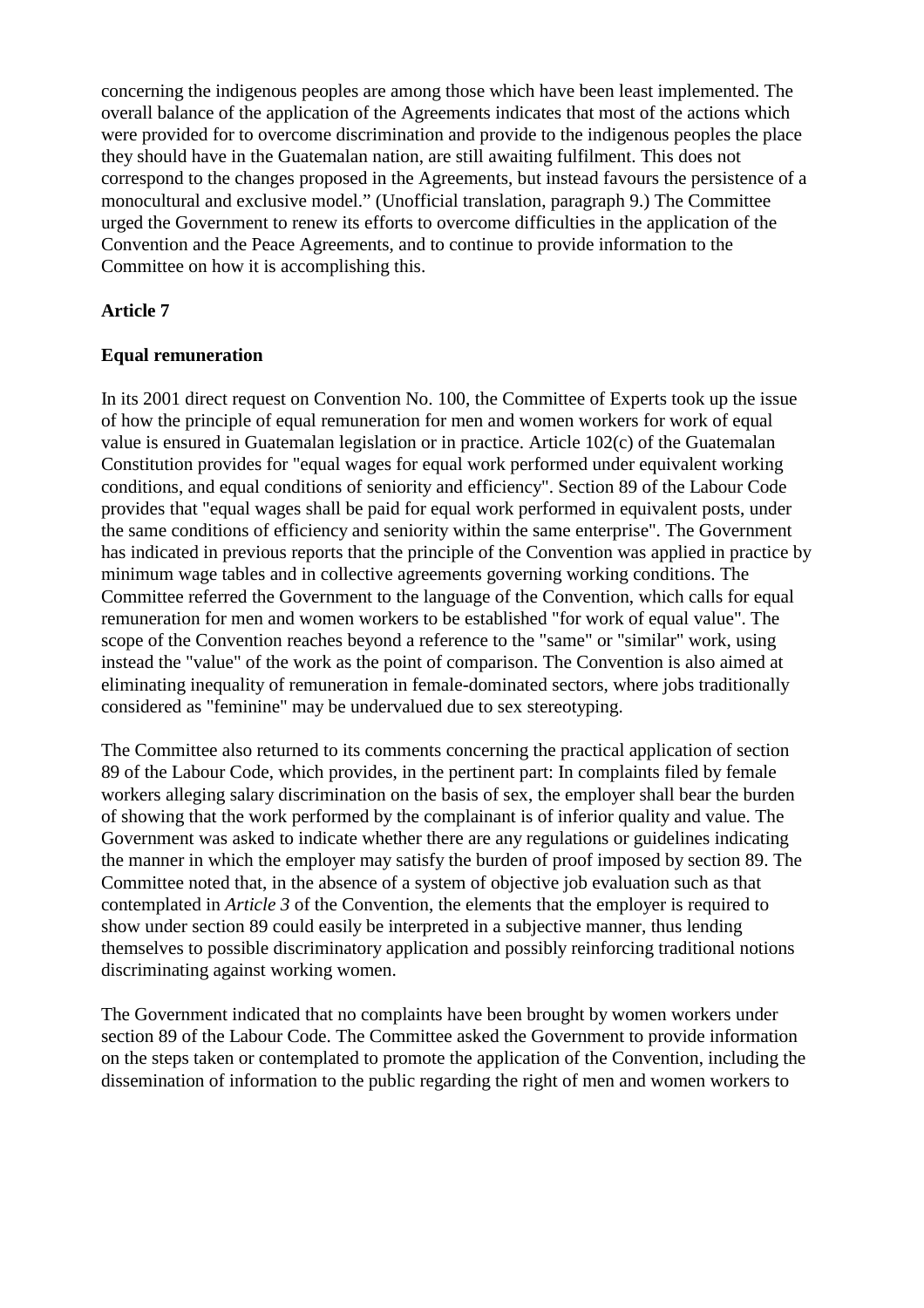equal remuneration, the posting of notices regarding equal remuneration legislation in the workplace, seminars, presentations and other initiatives designed to ensure that workers are aware of their rights under section 89. The Government also stated that no complaints have been made to the labour inspectorate or to the labour and social welfare tribunals regarding the application of the Convention.

## **Safe and healthy working conditions**

In its 1999 direct request on Convention No. 162, the Committee of Experts noted from the Government's report that the draft amendments to the Occupational Safety and Health Regulations would contain a chapter on the prevention and control of exposure to asbestos.

In its 2000 observation on Convention No. 127, the Committee of Experts referred to Section 202 of the Labour Code providing for the promulgation of regulations to specify the admissible weight of loads to be transported by a single person, with due consideration being given to factors such as the age, sex and physical condition of the worker. In this respect, the Committee noted the provisions of section 6 of Administrative Order No. 885, 1990, providing that the maximum weight that may be carried by a male worker under the age of 60 is 120 pounds, equivalent to 60 kg. The Committee drew the Government's attention to Paragraph 14 of the Maximum Weight Recommendation, 1967 (No. 128), which provides that where the maximum permissible weight which may be transported by one adult male worker is more than 55 kg, measures should be taken as speedily as possible to reduce it to that level. The Committee noted with interest the Government's indication that a pre-draft concerning a new regulation on hygiene and security was under preparation providing for a maximum weight of 50 kg that may be carried by a male worker. Nevertheless, the Committee invited the Government to reconsider as well the provision of section 6 of Administrative Order No. 885, 1990, with respect to the maximum weight that may be carried by a female worker.

## **Rest, limitation of working hours and holidays with pay**

In its 1998 observation on Convention No. 1, the Committee of Experts referred to section 122 of the Labour Code, which provides that a working day including overtime could not exceed 12 hours. Noting that the Labour Code, as amended in 1995, reproduces this same provision, the Committee recalled once again that the exceptions envisaged by Article 6 of the Convention must remain within reasonable limits, and the authorization of up to four overtime hours a day without other guarantees, such as for example a monthly or an annual limit, considerably exceeds the exceptions authorized by the Convention and is resolutely contrary to the spirit in which it was drawn up. The Government stated in its report that it envisages giving effect to the Committee's comments by taking the necessary measures to determine, after consultation with the representative organizations of employers and workers, the circumstances in which overtime hours may be worked and the maximum number of overtime hours which may be authorized in each case.

## **Article 8**

In its 1999 observation on Convention No. 11, the Committee of Experts recalled the prohibition of strikes and work stoppages by agricultural workers during the harvest, with a few exceptions (sections 243(a) and 249 of the 1947 Labour Code, as amended in 1992). It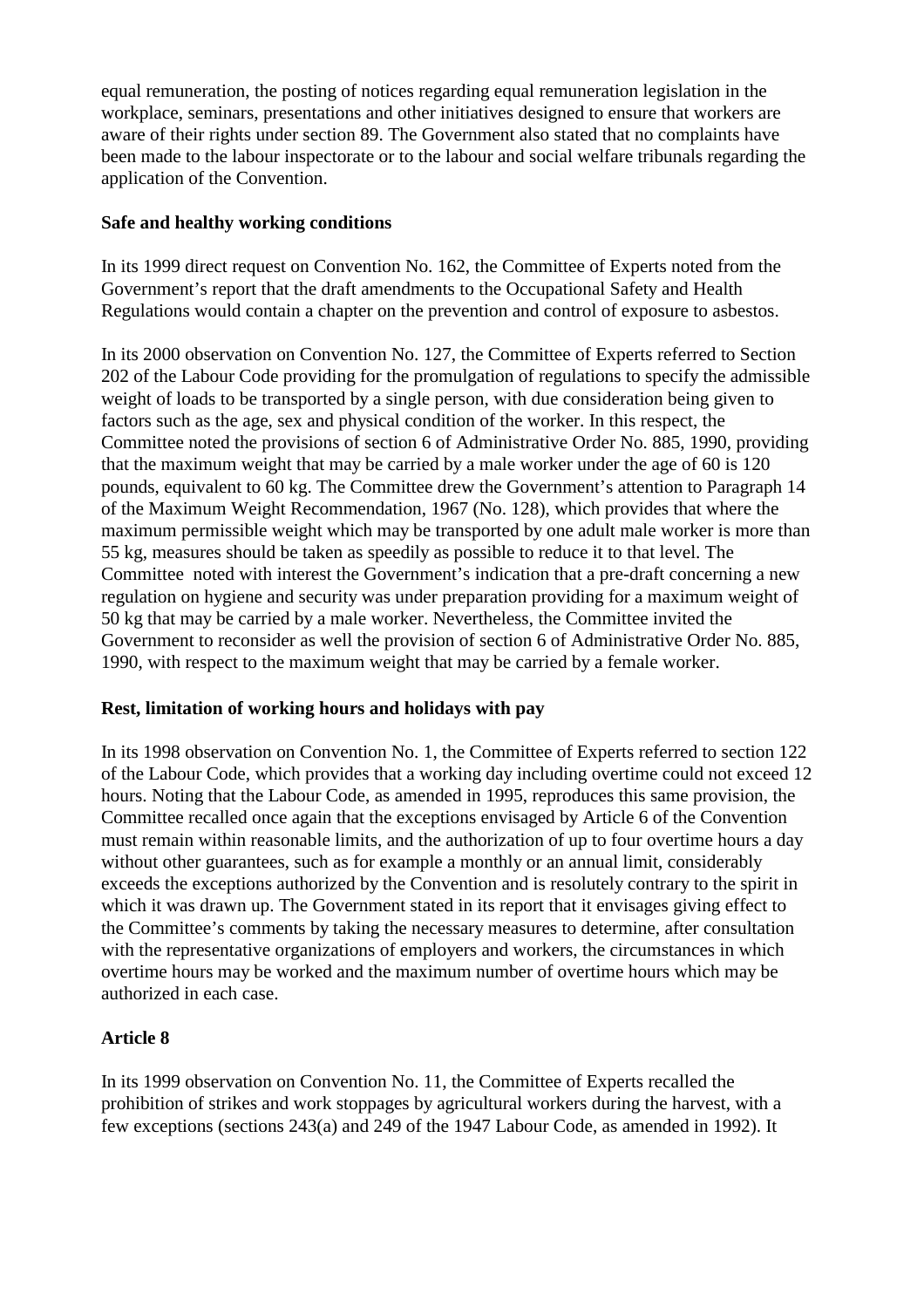noted the Government's indication that ratification by Guatemala of the Convention postdates the Labour Code and the provisions of the former therefore prevail over the latter and it agrees with the Committee that agricultural workers must not suffer discrimination compared with other workers. In these circumstances, for the purpose of eradicating any ambiguity on the matter, the Committee requested the Government to take measures to repeal the provisions in question.

In its 2001 observation on Convention No. 87, the Committee of Experts noted with satisfaction the adoption by the Congress of the Republic of Legislative Decree No. 13-2001 of 25 April and Legislative Decree No. 18-2001 of 14 May, which settle a number of several issues raised by the Committee. It observes, however, that the abovementioned legislative decrees do not cover other provisions of the legislation which are not in conformity with the Convention, namely: the requirement of being Guatemalan in order to establish a provisional trade union executive committee (it should be noted that this requirement derives from the National Constitution); and the requirement to be actually working in the enterprise or the occupation in order to be eligible for trade union office (sections 220 and 223 of the Code). The Committee requested that the Government take steps to bring the legislation fully into conformity with the Convention on these points.

In its 2001 observation on Convention No. 98, the Committee of Experts noted with satisfaction that the Legislative Decree No. 13-2001 of 25 April, in response to a request from the Committee, eliminates (pursuant to new section 222 of the Labour Code) the requirement of two-thirds of the union's membership in order for a draft collective agreement to be negotiated and signed, as prescribed in regulation 2(d) of the Regulations on Collective Agreements, of 19 May 1994. The Committee also noted with interest that Legislative Decree No. 18-2001 of 14 May substantially reinforces the obligation to reinstate workers dismissed on trade union grounds and the penalties for breach of the Labour Code. The Committee nonetheless observed that the reform did not address another point raised concerning the legislation: the lack of any consultation procedure (in the context of collective bargaining in the public sector, regulated by Legislative Decree No. 35-96), to enable trade unions to express their views to the financial authorities so that the latter may take due account of them in preparing the budget.

## **Article 10**

## **Maternity protection**

In its 2000 direct request on Convention No.103, the Committee of Experts noted from the statistics supplied by the Government that the number of workers belonging to the Guatemalan Social Security Institute (IGSS) increased slightly in 1998, although the proportion of the economically active population covered by the social security scheme, which includes maternity protection, remains stable. The Committee again stressed the importance of extending maternity protection through social security to all women workers covered by the Convention.

In its previous comments on the Convention, the Committee of Experts had stressed the need to amend the legislation in force which allows the employer to be required to bear the cost of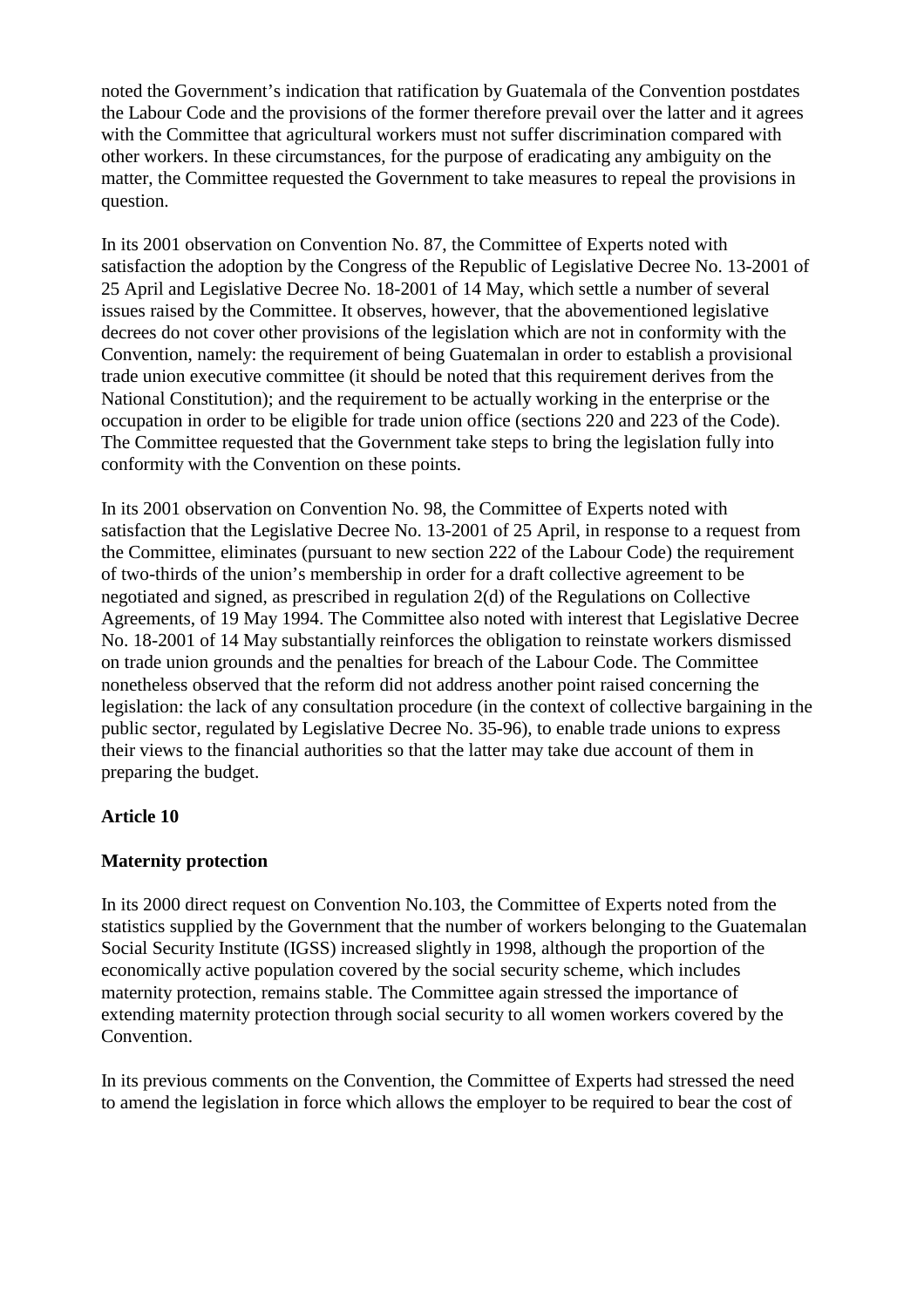maternity benefits for women workers who are not yet covered by the social security scheme and women workers who are members of the social security scheme but have not completed the requisite qualifying period. The Government stated that, because the social security scheme extends neither to all workers nor to the whole territory, many women workers are not covered by the IGSS maternity benefits and the State ensures the medical coverage of such workers out of public assistance funds. However, these funds could not as yet pay maternity benefits. The Government considered that, for the time being, the employer's liability was still the only means of providing maternity benefits for women workers who are not protected by the IGSS.

#### **Protection of children and young persons in relation to employment and work**

In its 1998 direct request on Convention No. 59, the Committee of Experts referred to Article 3 of the Convention permits an exception from the minimum age of 15 years only in technical schools provided that the work done is approved and supervised by public authority but not for apprenticeship in undertakings. It noted that section 150 of the Labour Code provides for the possibility of granting exceptional permission to work for children under 14 years, on condition, among others, that the minor is to work by way of apprenticeship. Recalling that the Convention requires the minimum age of 15 years for apprenticeship in industrial undertakings, the Committee asked the Government to clarify the effect given to the Convention in this respect.

In its 2000 direct request on Convention No. 138, the Committee noted that the Regulation of Occupational Hygiene and Safety provides for the measures to be taken to ensure safety and health at working general but does not include any list of work prohibited for young persons under the age of 18 years. Regarding the conditions to be fulfilled for the granting of written exceptions by the General Labour Inspection to the minimum age of 14 years under section 150 of the Labour Code, the Committee noted that the Agreement to establish the National Commission for Minors supplied by the Government contains no provision regulating or limiting the work of minors under 12 years of age, or the work of persons above the age of 14 years who have not yet completed their compulsory education. It also noted that the form for authorization of work for minors mentions the necessity of a written authorization for children under 14 years of age, but does not refer to the conditions upon which such authorization may be granted. The government has submitted a report concerning Convention No. 138 which will be examined by the Committee of Experts at 2002 session.

The Committee of Experts has furthermore addressed direct requests to the Government in 2001 on Conventions Nos. 169, 78, and 77, in 1999 on Conventions Nos. 154, 117, 30, and 29, in 1998 on Conventions Nos. 131, 112, and 88, and in 1997 on Convention No. 141.

## **D. Lithuania**

Information concerning Lithuania has not yet been supplied to the UN Committee on Economic, Social and Cultural Rights.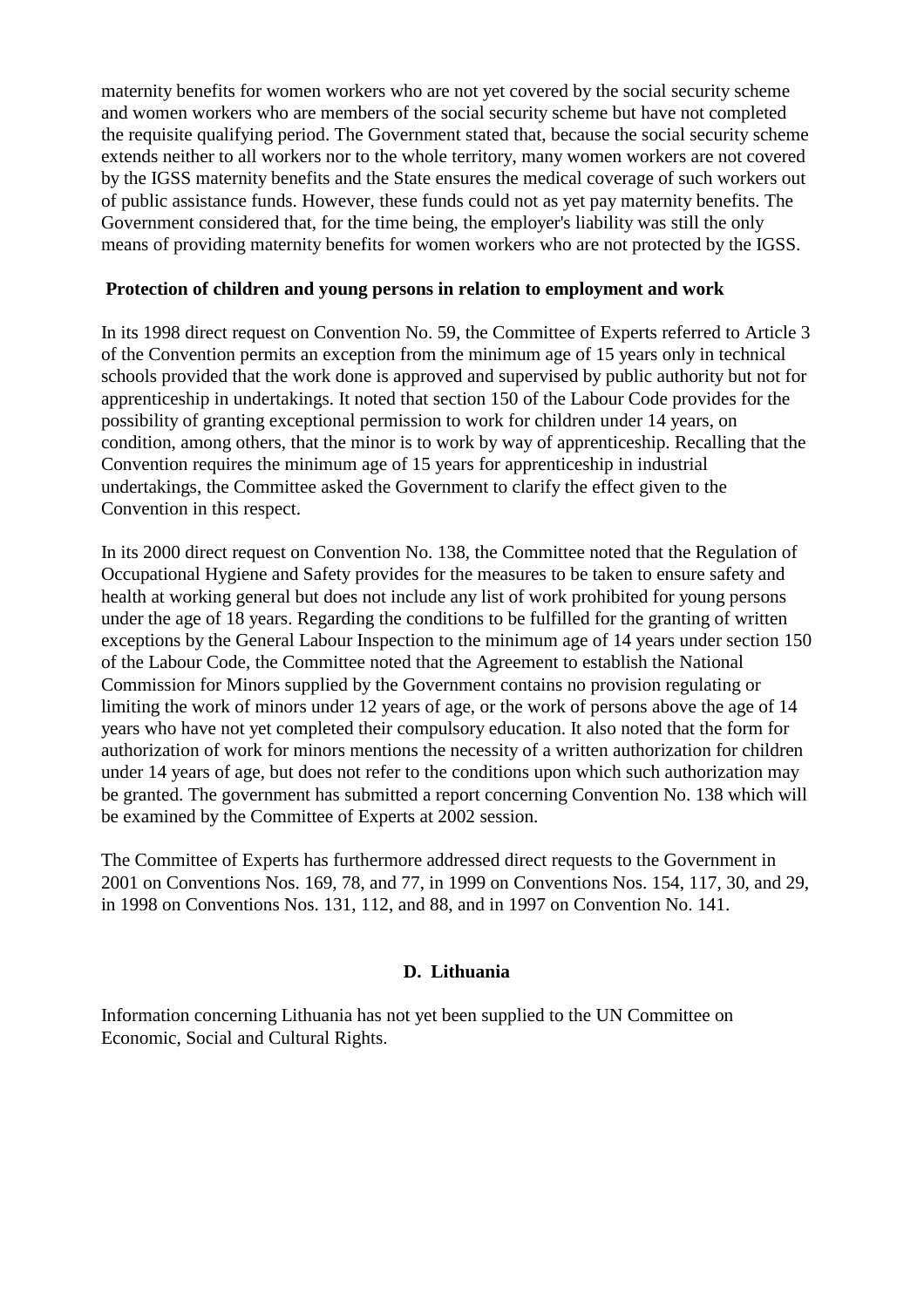The following relevant Conventions have been ratified and are in force for Lithuania (for full names see the list of Conventions in Part I above): 1, 6, 11, 14, 19, 24, 27, 29, 47, 73, 79, 81,87, 88, 90, 98, 100, 105, 111, 127, 131, 135, 138, 142, 154, 159, and 171.

## **Article 6**

In its 2001 direct request on Convention No. 29, the Committee of Experts noted that, according to section 31(2) of the Law on the Organization of the National Defence System and Military Service, 1998, the duration of a contract to be signed with officers who have graduated from the Lithuanian Military Academy is until they reach the age for their transfer to the reserve. Section 37 of the same Law stipulates that the Minister of National Defence may allow professional military servicemen to terminate their contract prior to expiration for valid reasons, and a serviceman who wilfully terminates the contract prior to expiration without the approval of the Minister is considered absent without leave and dealt with in accordance with the law. In this respect, the Committee recalled that the effect of statutory provisions preventing termination of employment of indefinite duration by means of notice of reasonable length is to turn a contractual relationship based on the will of the parties into service by compulsion of law, and is thus incompatible with the Convention. On the other hand, the provisions excepting compulsory military service from the prohibition of forced labour under the Convention do not apply to career military service and may not be invoked to deprive persons who have voluntarily entered into an engagement of the right to leave the service in peacetime within a reasonable period, either at specified intervals, or with previous notice, subject to the conditions which may normally be required to ensure the continuity of the service. The Committee hoped that the necessary measures would be taken to amend the above provisions of the Law on the Organization of the National Defence System and Military Service in order to bring it into conformity with the Convention on this point.

The Committee of Experts also noted that in the "open-type" institutions of correctional labour convicts are allowed to work for private individuals or enterprises. The Government indicated that such labour was not compulsory and that the convicts themselves freely choose it; that it is carried out on the basis of a contract concluded between the employer and the administration of the penitentiary institution and that there are social security provisions and a possibility of supervision by the administration of conditions of work and remuneration of convicts. The Committee requested the Government to supply further information on a number of issues.

In its 2001 direct request on Convention No. 111, the Committee of Experts noted the information provided by the Government as regards the employment situation of the various minority groups living in Lithuania, including the Roma community. The statistics revealed that members of minority groups are more likely to be unemployed than others. The Committee noted the Government's statement that the economic activity of certain groups is lower due to language barriers, ethnic peculiarity, and their concentration in economically and socially less developed areas. According to the Government members of minority communities are less educated which hampers their integration into the labour market. The Committee noted that the programme for increasing employment 2001-02 aims, inter alia, at ensuring equal opportunities for all persons as regards access to employment, irrespective of their sex, nationality, race,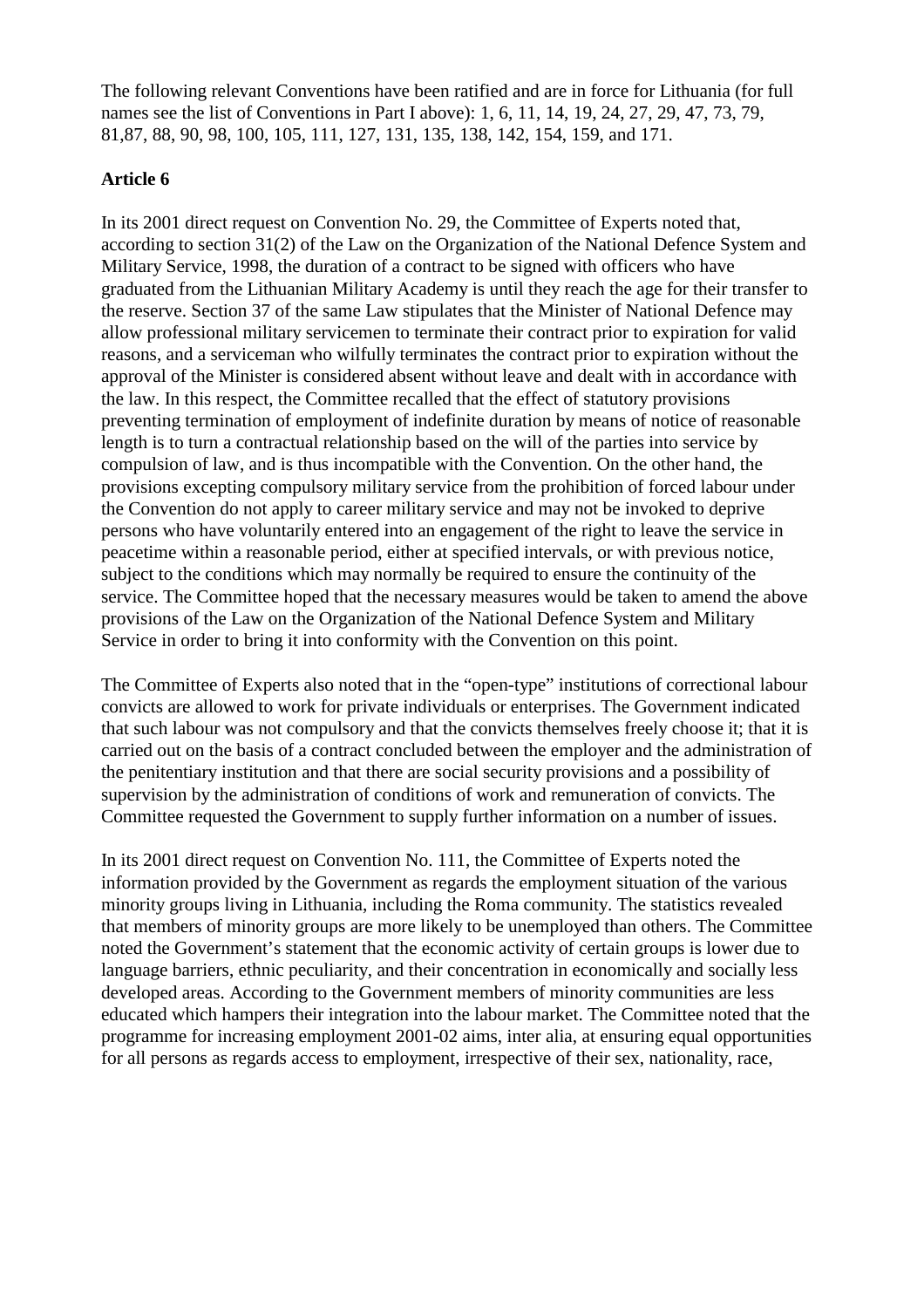disabilities and other conditions. The Committee also noted that the Government has adopted a programme concerning the integration of the Roma community into society for the years 2001- 05. Among other measures, this programme will include the development of vocational training opportunities for Roma people. The Committee hoped the Government was taking positive measures in addition to training and employment-creation programmes to promote equal access to education, training institutions and jobs for the various members of minority groups.

In its 2000 direct request on Convention No. 159, the Committee of Experts noted that the Government has clearly identified the weaknesses in its system of rehabilitation and employment for persons with disabilities, in particular the lack of adequate funding for education and training. The Committee understood the financial difficulties the Government was currently facing during the process of economic restructuring. It recalled, however, the fundamental importance of education and training in the process of rehabilitation and employment of persons with disabilities. It encouraged the Government to give high priority to funding for promotion of rehabilitation and employment for these potential workers.

The Government also stated that a tripartite commission had been set up under the Lithuanian labour exchange. This commission may make proposals on implementation of policies, and discusses enforcement of law and priority business guidelines. The Government has also established a council for the affairs of the disabled to settle questions related to the disabled. This council includes various ministries, with representation from organizations of persons with disabilities. The Committee requested further information on whether the tripartite commission is consulted on the formulation of policies related to rehabilitation and employment of persons with disabilities, and whether representatives of disabled persons are included.

## **Article 7**

## **Remuneration**

In its 2000 direct request on Convention No. 131, the Committee of Experts noted that according to the 1999 report of the State Labour Inspection, violations of the labour legislation were detected in 70 per cent of inspected enterprises, while infringements of the Law on Wages were observed in 30 per cent of inspected enterprises, including delayed payment or nonpayment of the minimum wage, bonuses and other allowances. The Committee drew the Government's attention to the need to adopt the necessary measures to establish appropriate sanctions in the event of infringements of standards respecting minimum wages with a view to guaranteeing workers the payment of such rates. In this regard, the Committee noted that by Act No. VIII-1486 of 21 December 1999, the Government revised the administrative code setting higher fines for breach of the laws and regulations concerning the calculation and payment of labour remuneration.

## **Equal remuneration**

In its 2000 observation on Convention No. 100, the Committee of Experts noted the adoption on 1 December 1998 of the Act on Equal Opportunities, which entered into force on 1 March 1999. The Committee noted with satisfaction that section 5(4) of the Act expresses the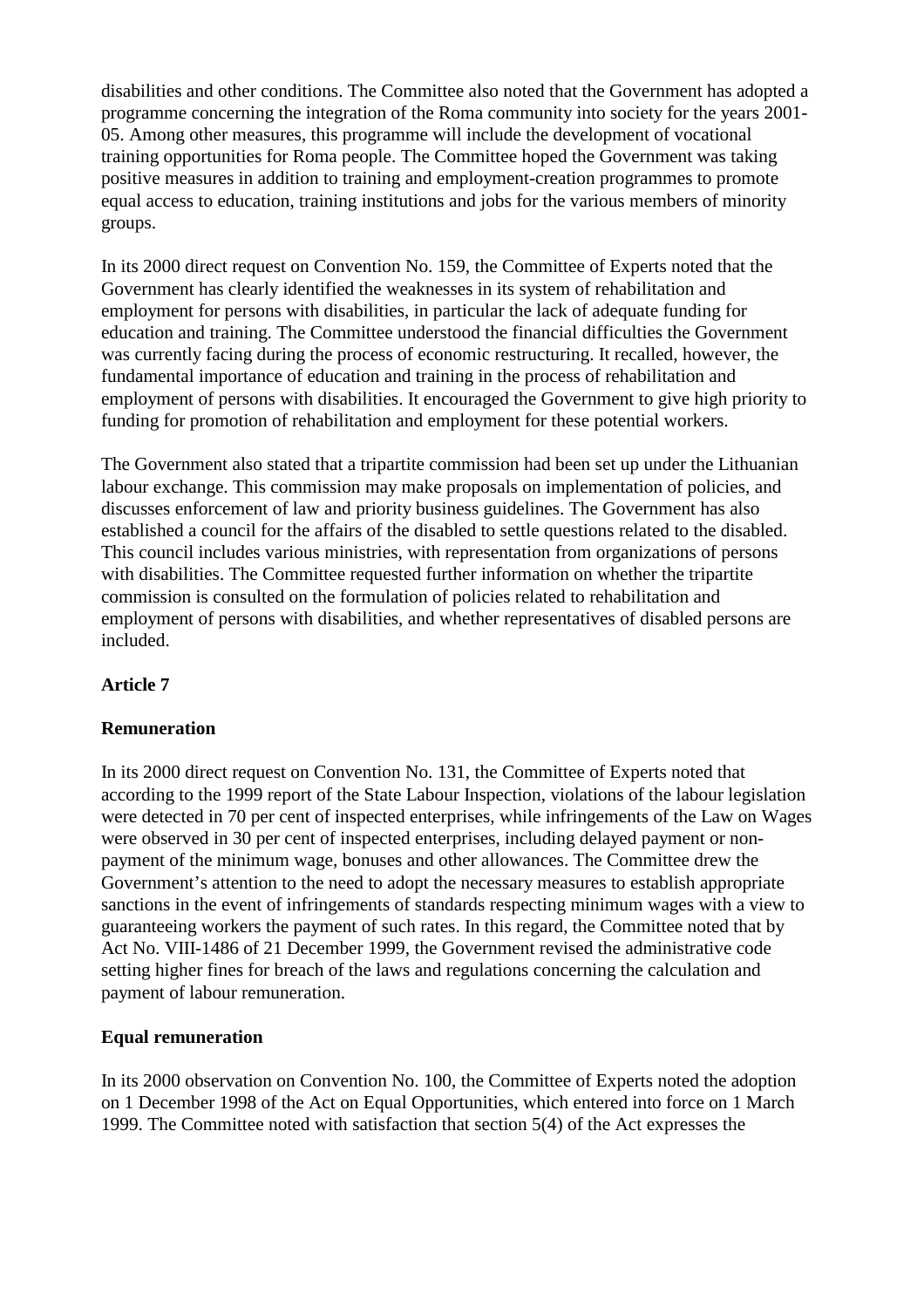principle of the Convention, establishing that, when implementing equal rights for women and men at the workplace, employers must provide equal remuneration for work of equal value. The Committee further noted that section 6(1) of the Act establishes a presumption of discrimination on the part of the employer if, because of the person's sex, the employer applies to an employee less (more) favourable terms of employment or payment for work.

In its 2000 direct request on Convention No. 100, the Committee of Experts, inter alia, noted with interest the statistical data supplied by the Government which show a narrowing of the wage gap between men and women since April 1998. The Government indicated that in April 1999, women in private sector employment earned on average 20 per cent less than men (compared to an overall 30 per cent wage disparity in 1998). As in 1997, the wage gap is still wider in the civil service, where women's average monthly earnings were 30 per cent less than men's (compared to a 40 per cent difference in 1998). The Government stated also that women receive less pay in the public sector because men occupy higher positions, and perform work which requires higher qualifications.

#### **Article 8**

In its 2000 observation on Convention No.87, the Committee of Experts requested the Government to amend section 10 of the Act of 1992 on the settlement of collective disputes to lift the prohibition of the right to strike by workers who are not employed in essential services in the strict sense of the term and to supply information on the compensatory guarantees afforded to workers employed in essential services in the strict sense. In doing so, the Committee took into account the information provided by the Lithuanian Workers' Union (LWU), which states that it was practically impossible to declare a legal strike under the Act of 1992 on the settlement of collective disputes. The Committee considered that while authorities may establish a system of minimum service in sectors such as public transport, it must be a genuinely minimum service, that is one which is limited to meeting the basic needs of the population while maintaining the effectiveness of strike pressure.

In its 1999 direct request on Convention No. 154, the Committee noted that section 3 of the Act regarding collective agreements of 4 June 1991 (I-1201) prohibits state and municipal public servants from concluding collective agreements. The Committee recalled that the Convention allows recourse to special modalities in respect of the public service and requested the Government to indicate in its next report whether these public servants enjoy the right to bargain collectively as regards their conditions of employment, even if they are not entitled to conclude collective agreements.

The Committee of Experts has furthermore addresses direct requests to the Government in 2001 on Conventions Nos. 14, 24, 73, 98, and 138, in 2000 on Conventions Nos. 4, 79, 88, 90, 142, in 1999 on Convention No. 1, and in 1998 on Conventions Nos. 27, 135, and 173.

## **E. Poland**

Information concerning has been supplied to the UN Committee on Economic, Social and Cultural Rights in 1979, 1981, 1986, 1987, 1989, and 1998.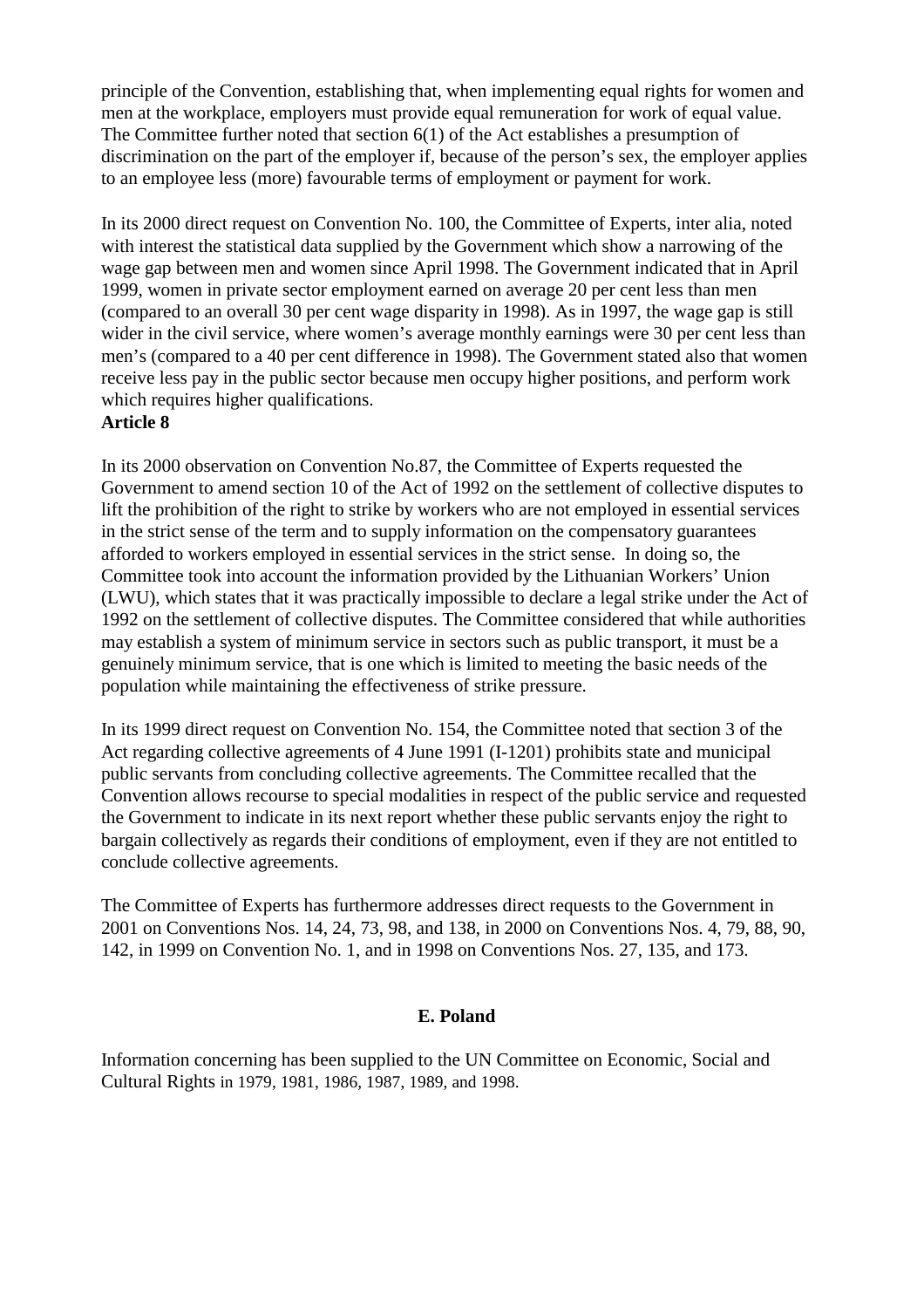The following relevant Conventions have been ratified and are in force for Poland (for full names see the list of Conventions in Part I above): 2, 6, 11, 12, 13, 14, 16, 17, 18, 19, 24, 25, 27, 29, 35, 36, 37, 38, 39, 40, 42, 62, 73, 77, 78, 79, 81, 87, 90, 96, 98, 99, 100, 101, 103, 105, 111, 113, 115, 119, 120, 122, 124, 127, 129,135, 138, 140, 141, 142, 151,178, and 182.

## **Article 6**

In its 2001 direct request on Convention No. 29, the Committee of Experts recalled that the Act on the Employment of Persons Deprived of Liberty, of 28 August 1997, which aims at increasing the employment opportunities of inmates, provides for the creation of enterprises attached to penitentiary institutions, which, inter alia, may take the form of a company in which the State holds more than 50 per cent of shares. The Committee also noted from the provisions of Chapter 5 of the Penal Executory Code, of 6 June 1997, which governs the employment of prisoners, that inmates are employed on the basis of an order assigning them to a specific job, on the basis of an employment contract or other legal ground; that their employment under an employment contract can take place with the consent of the director of a penitentiary institution who defines the conditions of employment; and that labour law provisions concerning hours of work and occupational safety and health are applicable to prison labour. An inmate can be discharged from the obligation to work if he or she is undergoing training or if it is justified by other reasons.

In this context, the Government indicated in its latest report that the employment of convicted persons takes place primarily on the basis of an order assigning them to a specific job ("a referral to work"), which requires the conclusion of a contract between a penal institution and an employer; the convicted person's consent is not required, since the legislation provides for an obligation of prisoners to perform labour. The Government further states that the penal institutions' administration has a permanent opportunity of supervising the conditions of work of convicted persons. While noting this information, the Committee recalled that, under *Article 2, paragraph 2(c)*, of the Convention, work or service exacted from any person as a consequence of a conviction in a court of law is excluded from the scope of the Convention if two conditions are met, namely: (i) that the said work or service is carried out under the supervision and control of a public authority; and (ii) that the said person is not hired to or placed at the disposal of private individuals, companies or associations.

## **Article 7**

## **Remuneration**

In its 1998 direct request on Convention No. 99, the Committee of Experts noted the Government's indication that minimum wage in Poland is fixed at the central level in one amount for the national economy as a whole. The minimum wage was determined for half-year periods in the course of consultation carried out by the Government with the participation of national trade union representatives and employers. All employers are obliged to respect its level.

## **Equal remuneration**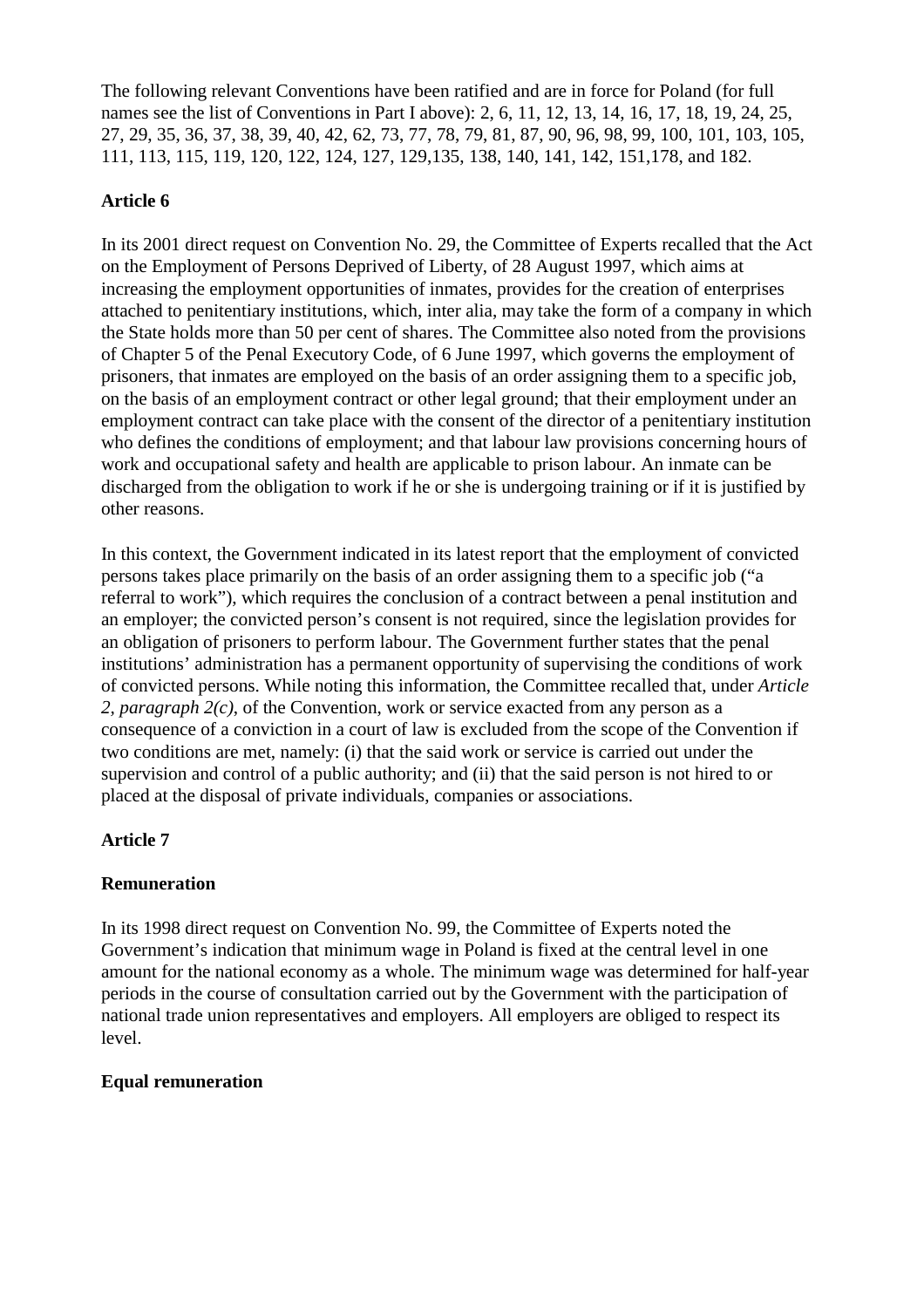In its 2001 direct request on Convention No. 100, the Committee of Experts noted that the Government is considering introducing in the national labour law the concept of "work of equal value" and criteria to determine the value of different kinds of work. Recalling the Government's acknowledgment included in its previous report that in order to address the wage differential between male and female workers, particular activities to promote women into better paid areas and posts are required, the Committee requested the Government to provide information on any measures taken or envisaged to reduce the existing pay gap between men and women. The Committee asked again that the Government consider the possibility of examining the job evaluation systems in operation to ensure that the factors used capture all the different aspects inherent in the work undertaken by both sexes.

## **Article 8**

In its 2000 observation on Convention No. 87, the Committee of Experts noted the adoption in 1998 of a new law on civil service. It noted that, according to the Government, the new legislation does not provide for any prohibition of association in the civil corps. The Committee noted however that the Civil Service corps now comprises two categories of employees: "Civil Service employees … employed on the basis of an employment contract" (article 3.1) and "Civil servants … employed by virtue of nomination" (article 3.2), with different rights:

> - Article 69(2) of the Civil Service Act provides that Civil Service corps members are not allowed to publicly manifest their political beliefs. The Committee recalled in this respect that trade union activities cannot be restricted solely to occupational matters, since a government's choice of a general policy may have an impact on workers in both the private and public sectors, and that public servants in the exercise of their trade union activities should be able to voice their opinions on political issues in the broad sense of the term and, in particular, to express their views publicly on a government's economic and social policy;

> -Article 69(3) provides that "Civil Service corps members are not allowed to participate in strikes or actions of protest, which will interfere with the normal functioning of the office". The Committee recalled that the prohibition of the right to strike in the public service should be limited to public servants exercising authority in the name of the State and that, in borderline cases, one solution might be to provide for the maintaining by a defined and limited category of staff of a negotiated minimum service when a *total and prolonged* stoppage might result in *serious* consequences for the public;

> -Article 69(4) provides that "Civil servants are not allowed to perform functions within trade unions". The Committee recalled that the autonomy of organizations can only be effectively guaranteed if their members have the right to elect their representatives in full freedom, which does not appear to be the case under this provision.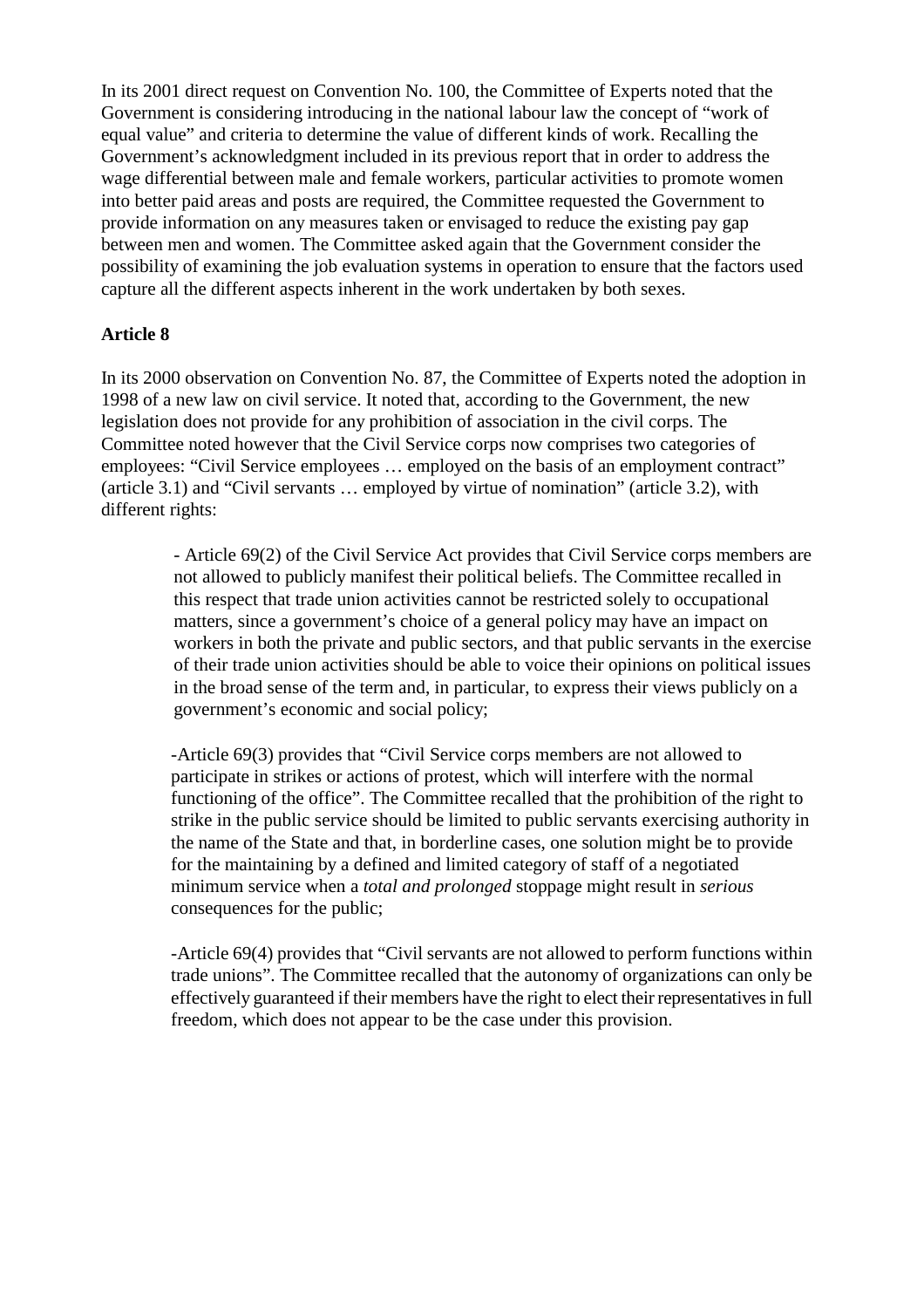The Committee of Experts requested the Government to amend these provisions with a view to bringing the legislation into full conformity with the Convention, and to provide information in its next report on progress in this respect.

Referring to the need to amend the Act of 25 October 1990 concerning the restitution of trade union assets, the Committee noted the Government's statement that the Social Revendication Commission was competent in this domain, but was bound to observe that no material progress had been made as regards the draft amendments which were to be examined by the Council of Ministers in the autumn of 1998. The Committee, once again, expressed the hope that these issues will be resolved in the very near future.

Referring to the need to amend the provisions of trade union legislation on the representative nature of trade union organizations, the Committee noted that two draft pieces of legislation were currently being debated in Parliament: the Act concerning the change of the Labour Code and the change of some Acts, which introduces the criteria of representativeness in social dialogue and collective bargaining at an enterprise level, and eliminates any doubts concerning representativeness at the supra-enterprise level; and the Act concerning the Commission for Socio-Economic Issues, which provides for criteria of representativeness for organizations of social partners in social dialogue at the national level.

## **Article 10**

## **Maternity protection**

In its 1998 direct request on Convention No. 103, the Committee of Experts noted the Government's indications that the provisions under section 177(1) of the Labour Code ensures adequate employment protection for women who are pregnant or absent on maternity leave to the extent that, under this section, women who are pregnant or absent on maternity leave may not be given notice of dismissal or dismissed under previous notice, irrespective of grounds for such termination. However, such dismissal may be possible, upon agreement with the trade union organization represented in the enterprise, if grounds for such termination exist. The Government added that the legislator has also provided for protective mechanisms to prevent the abuse of this procedure.

## **Protection of children and young persons in relation to employment and work**

In its 2000 direct request on Convention No. 138, the Committee noted that in accordance with the Civil Code, a person aged 13-15 years may be employed on the basis of the "mandatory contract", if such a contract fulfils prescribed conditions, and namely: (i) it may not have an apparent character, to conceal the fact that the minor has been employed to perform full-time work as an employee in a legal and organizational regime determined for a person of age; (ii) it should not entrust a young person with work prohibited for young workers; (iii) performance entrusted should allow minors to finish their education at the level of primary school and college; (iv) its validity depends on its approval by statutory representatives of the young person. The Committee recalled that the Convention authorizes the employment of children between 13 and 15 years of age only on light work that is not likely to be harmful, in particular, to their health or development and must be determined by the competent authorities, which,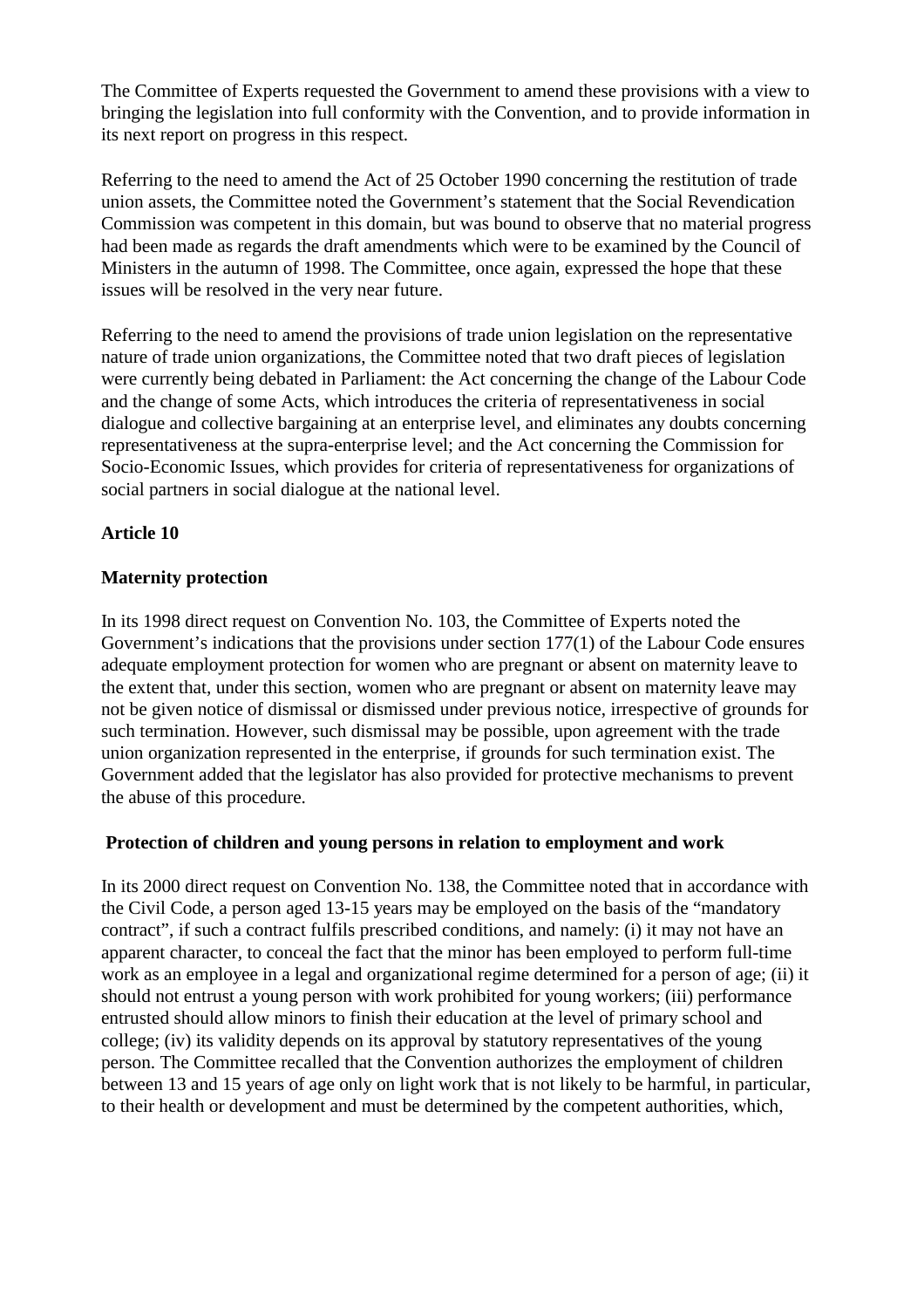moreover, must prescribe the number of hours during which and the conditions in which such employment or work may be undertaken (Article 7 of the Convention). In this connection, the Committee asked the Government to indicate: (a) whether provisions limiting the employment of children under "mandatory contract" to light work exist; and (b) whether conditions of such employment are prescribed, as required in this Article of the Convention. If not, the Committee requested the Government to take the necessary measures to ensure the protection of children between 13 and 15 years of age who were engaged on the basis of the "mandatory contract" and to provide that the work performed by these children is light work, in conformity with Article 7.

The Committee of Experts noted that in 1999, 1,494 inspections were carried out by the State Labour Inspection. It noted that, according to the results of these inspections, persons who have completed primary school but were under 15 years of age were being employed without the consent of their statutory representative (2.6 per cent of the total number of employers covered by the inspection), or without consultation with a psychologist or pedagogue (5 per cent of the total number of employers covered by the inspection), or with the purpose of preparation for performing definite work but without the medical certificate on the absence of contraindications for employment (1.6 per cent of the total number of employers covered by the inspection). Infringements concerned also 1,348 juvenile workers (persons over 15 and under 18 years of age) without medical certificates confirming that a given work is not harmful for their health. The Committee recalled that the minimum age for admission to employment or work specified by the Government is 15 years. The Committee hoped that the Government will make every effort to take the necessary measures, including the provision of appropriate penalties, in order to ensure the effective enforcement of the provisions of the Convention in these cases.

The Committee of Experts furthermore addressed direct requests to the Government in 2001 on Conventions Nos.16, 62, 73, 113, and 122, in 2000 on Conventions Nos. 79, 115, 129, and 140, in 1999 on Conventions Nos. 96, and 151, and in 1998 on Conventions Nos. 99, 120, and 142.

#### **F. Slovak Republic**

Information concerning the Slovak Republic has not yet been supplied to the UN Committee on Economic, Social and Cultural Rights.

The following relevant Conventions have been ratified and are in force for the Slovak Republic (for full names see the list of Conventions in Part I above): 1, 11, 12, 13, 14, 17, 18, 19, 26, 27, 29, 34, 37, 38, 39, 40, 42, 52, 77, 78, 87, 88, 90, 98, 99, 100, 102, 105, 111, 115, 120, 122, 123, 124, 128, 130, 136, 138, 140, 142, 148, 155, 156, 159, 161, 171, 182, and 183.

#### **Article 6**

In its 2001 direct request on Convention No. 29, the Committee of Experts noted the Government's indications in its latest report that, since November 1996, there had been no employment of prisoners by state-owned companies (in the sense of prisoners being included on the employer's staff) because of a lack of interest of these companies to employ prisoners.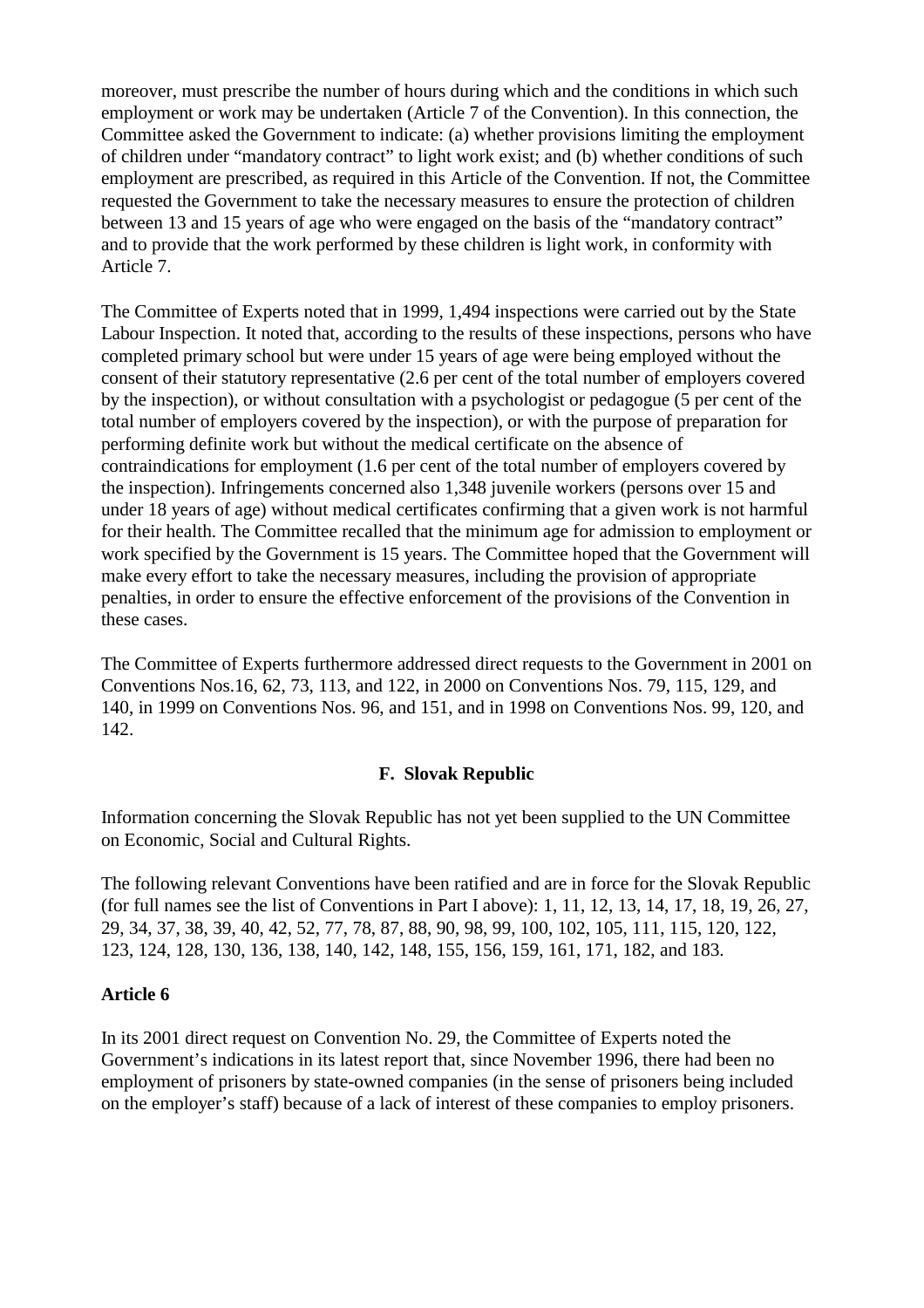As regards cooperation of prison authorities with juridical and physical persons, including the rendering to them of services in the form of the prisoners' labour, the Government indicated that such activities are carried out on the basis of a contract between the prison establishments and private parties; the work of prisoners is performed under permanent supervision by prison services and the role of employer in relation to prisoners is performed by the prison administration. The Government considered that in this situation the prisoner's consent to perform labour is not needed.

While noting the above information, the Committee recalled Article 2 and requested the Government to describe the organization of prisoners' work for private persons and entities, both inside and outside prison premises and to supply specimen copies of agreements concluded between prison authorities and private users of prison labour. The Government was also requested to indicate any measures taken to ensure that any work or service by prisoners for private persons is performed in conditions approximating a free employment relationship.

In its 2001 direct request on Convention No. 111, the Committee of Experts followed-up up on CEDAW's concern regarding promotion of traditional roles for women, such as the increase in the number of "household management schools", and the highly segregated labour market with men and women in different employment sectors. The Committee asked the Government to provide information on the measures taken and contemplated to facilitate the access of women to a wide range of occupational training and employment opportunities, including statistical information on labour market participation disaggregated by sex, sector and occupation. With reference to equality of opportunity and treatment for minority groups, including the Hungarian minority, the Committee noted the adoption of Act No. 184/1999 on National Minorities' Languages, the establishment of the post of Deputy Prime Minister of Human Rights, National Minorities and Regional Development in 1998, and the appointment of a Commissioner for Addressing Roma Minority Issues in March 1999. In this respect, the Committee noted that CERD had expressed concern regarding discrimination against members of the Roma community, including with regard to access to opportunities for recruitment and employment, and regarding the high level of drop-out rates among Roma children. The Committee requested the Government to provide statistical and other information on measures taken and their impact.

In its 2001 direct request on Convention No. 122, the Committee of Experts noted that the Government has targeted small and medium enterprises (SMEs) as a source of new jobs and has enacted legislation more favourable to SMEs and made loans available. It had also adopted Act No. 254/1998 on increasing public works. It requested further information on the employment objectives of the Government's privatization policy. The Committee also noted that Act No. 387/1996 on employment includes provisions for promoting employment of persons with disabilities. The Committee noted that no mention is made of measures taken to assist various minority groups, which have been particularly affected by the increase in unemployment.

## **Article 7**

## **Equal remuneration**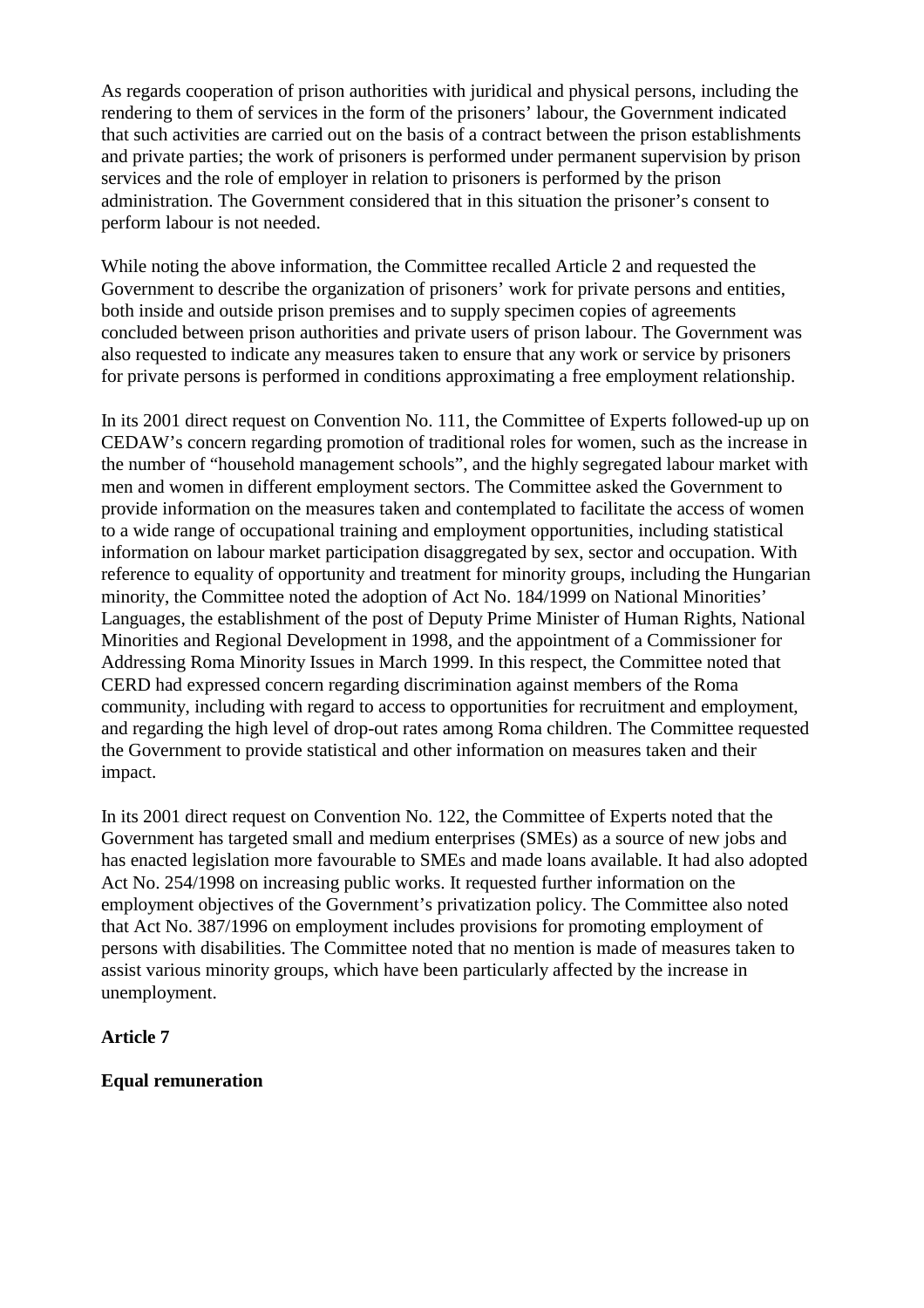In its 2001 direct request on Convention No. 100, the Committee of Experts noted the Government's indication that in order to harmonize the legislation with Directive No. 75/117/EEC of the Council of the European Union on Approximation of the Member States Laws on Application of the Principle of Equal Remuneration for Men and Women, the Bill of the new Labour Code provided that the wage conditions must be equal for men and women without discrimination based on sex. The Committee also noted that in order to harmonize the Labour Code with Directive No. 97/80/EC concerning the Burden of Proof in Cases of Discrimination based on Sex, the Labour Code Bill provided that the burden of proof rests with the employer. The Committee hoped that the draft Labour Code will incorporate the requirement of equal remuneration for work of equal value and that it would not contain the criterion of the "social significance of the job" in the determination of the remuneration of workers.

The Committee noted that the Government reiterated its indication that wage compensation and other payments are not wages or salary and that in the budgetary sphere, where the majority of employees are remunerated in accordance with the Salary Act and relevant implementary regulations, a possible occurrence of unequal earnings for equal work cannot be excluded in regard to floating components of the salary. In this connection, it noted with concern that the high-level collective labour agreement signed in the leather and footwear industry for the years 1998-2001 provides at article 13 that: "Remuneration granted under the terms of specific statutory regulations, depending on the work shall not be considered remuneration." The Committee asked the Government to supply information on the measures taken or envisaged to ensure, including in collective agreements, that the definition of emoluments other than wages provided in statutory regulations covers the concept of remuneration as it appears in the Convention.

The Committee noted that Slovakia has a high employment rate for women. According to the sample survey of the labour force of the Statistical Office of the Slovak Republic, in 1999 women constituted 45 per cent of the economically active population. However, as indicated in the report submitted by the Government in 1998 under the UN Convention on the Elimination of All Forms of Discrimination against Women, women experience inequality in employment, including with regard to reduced hiring opportunities and unequal pay for work of equal value. According to the statistics provided by the Government with its report, in 1998 women were concentrated in the education, health and public administration sectors. Moreover, according to the study "Gender statistics in Slovakia" done under the auspices of the Slovak Ministry of Labour, in 1997 the average monthly earnings of women were 21.5 per cent less than men's. According to this study earnings differences are mainly caused by differing employment classifications, with a higher number of women working in administrative functions and a lower number of women in higher and leading positions.

#### **Safe and healthy working conditions**

In its 2001 direct request on Convention No. 155, the Committee of Experts that Act No. 330/1996, as amended by Act No. 95/2000, allows broader application of the provisions of the Convention. The provisions of paragraph 16 the Act No. 330/1996, as amended by Act No. 95/2000, which provide, inter alia, that the Ministry of Health of the Slovak Republic shall constitute by generally binding legal regulation, healthy working conditions and health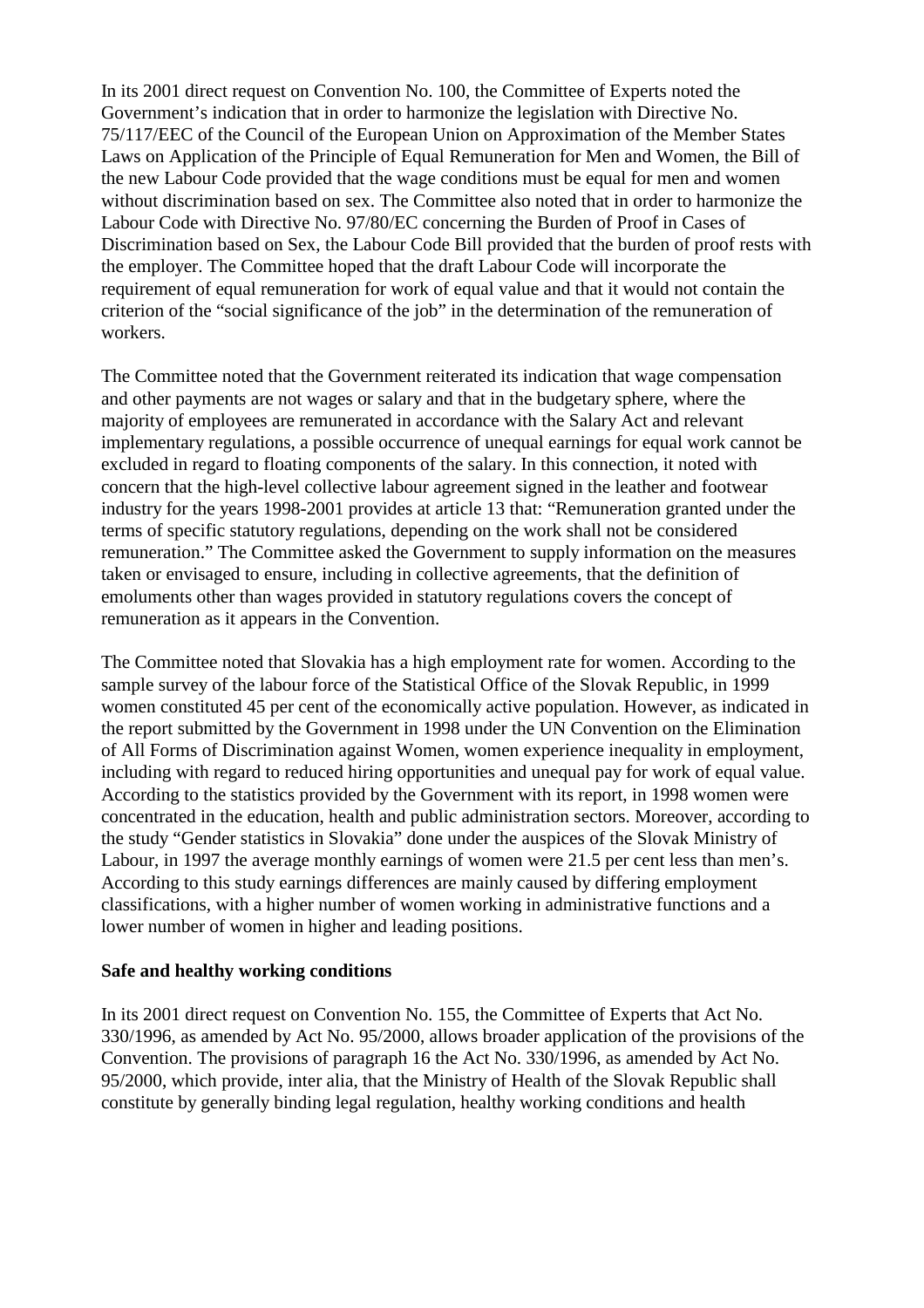protection of employees against chemical, physical and biological factors, the manner of notifying and ascertaining causes of occupational diseases and other work-related health impairments and risks of occupational diseases, keeping their list and registration, details about the extent, contents and conditions of carrying out occupational health service.

## **Article 8**

In its 2000 observation on Convention No. 11, the Committee of Experts noted with satisfaction that paragraph 2 of Law No. 83 of 1990 respecting the association of citizens, as amended by Law No. 300 of 19 July 1990 (section 1) guarantees the right of association to all citizens and that, according to the Government, the rights of agricultural workers are regulated by the same laws and regulations as other persons' rights.

In its 2001 observation on Convention No. 87, the Committee of Experts recalled its request for clarifications regarding certain provisions of Act No. 83 of 1990 on citizens' associations, and on Act No. 2 of 5 December 1990 on collective bargaining. As concerns the Act respecting citizens' associations, the Committee noted the Government's indication that foreign workers may be candidates for trade union office, regardless of their period of residence in the country, by virtue of section 20 of Act No. 83/1990 on citizens' associations, as amended in 1991 and 1993. Regarding the Act on collective bargaining, the Committee had asked the Government to provide information on the measures taken or envisaged to reduce the required majority to hold a strike at least with regard to large bargaining units. In its latest report, the Government indicated that amendments to section 17 of the Act on collective bargaining were adopted by the National Council of the Slovak Republic on 18 May 2001. As amended, section 17 of the Act on collective bargaining provides that a trade union may decide to hold a strike upon the approval of an absolute majority of the workers participating in the strike ballot, provided that at least an absolute majority of the workers in the bargaining unit participate in the strike ballot. The Committee noted with satisfaction that the amended disposition of the Act on collective bargaining is compatible with Article 3 of the Convention.

## **Article 10**

## **Protection of children and young persons in relation to employment and work**

In its 2001 direct request on Convention No. 90, the Committee of Experts noted with interest that article 38 of the Constitution provides that young persons and persons with impaired health are entitled to enhanced health protection at work as well as special working conditions, special protection in labour relations and assistance in vocational training.

The Committee of Experts has furthermore addressed direct requests to the Government in 2001 on Conventions Nos. 12, 19, 102, 115, 123, 128, 130, 142, and 148, in 2000 on Conventions Nos. 27 and 42, in 1999 on Convention No. 88, and in 1998 on Conventions Nos. 26 and 34.

## **G. Solomon Islands**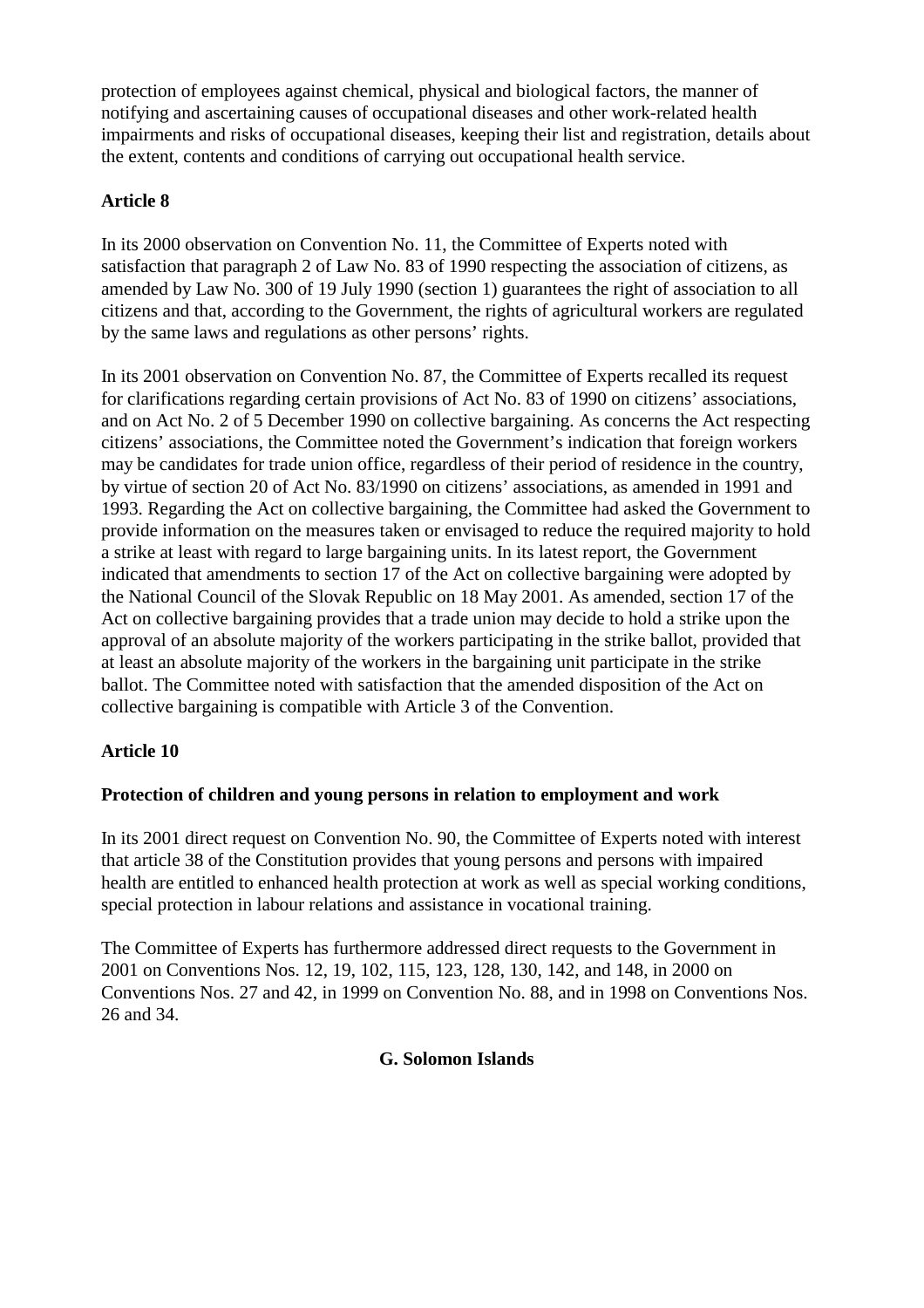Information concerning Solomon Islands has been supplied to the UN Committee on Economic, Social and Cultural Rights in 1998.

The following relevant Conventions have been ratified and are in force for Solomon Islands (for full names see the list of Conventions in Part I above): 11, 12, 14, 16, 19, 26, 42, and 81. In 2001, the Committee of Experts noted with regret that for the fourth year in succession, the reports due have not been received.

## **Article 6**

In its 2001 direct request on Convention No. 29, the Committee of Experts recalled the Government's statement that sections 74 and 75 of the Labour Ordinance (1960) relating to forced labour had been repealed by the Employment Act of 1981. The Committee therefore requested the Government to indicate whether any other legislative provisions had been adopted since that time to replace the above-mentioned section 75, which made the exaction of forced labour punishable as an offence, and, if not, how effect is given or is proposed to be given to *Article 25 of the Convention* concerning penalties to be imposed for the illegal exaction of forced or compulsory labour. The Committee also recalled that section 6 of the Constitution of the Solomon Islands provides for protection from slavery and forced labour (paragraphs (1) and (2)) and lays down exclusions from the expression "forced labour" (paragraph (3)).

## **Article 7**

## **Safe and healthy working conditions**

In its 2001 direct request on Convention No 81, the Committee of Experts noted that inspections should be carried out twice a year for every establishment but that this frequency was not achieved because of financial constraints. Only one vehicle was available for all inspectors and labour inspectors were not reimbursed for the cost of their duty travel. The Committee noted that a request for an increased budget had been made with a view to improving the practical working conditions of labour inspectors. It would be grateful if the Government would supply information on the results of this request and on the question of installing a second inspection office in the Malaita province for the same purpose.

The Committee of Experts furthermore addressed direct requests to the Government in 2001 on Conventions Nos. 14, 16, and 26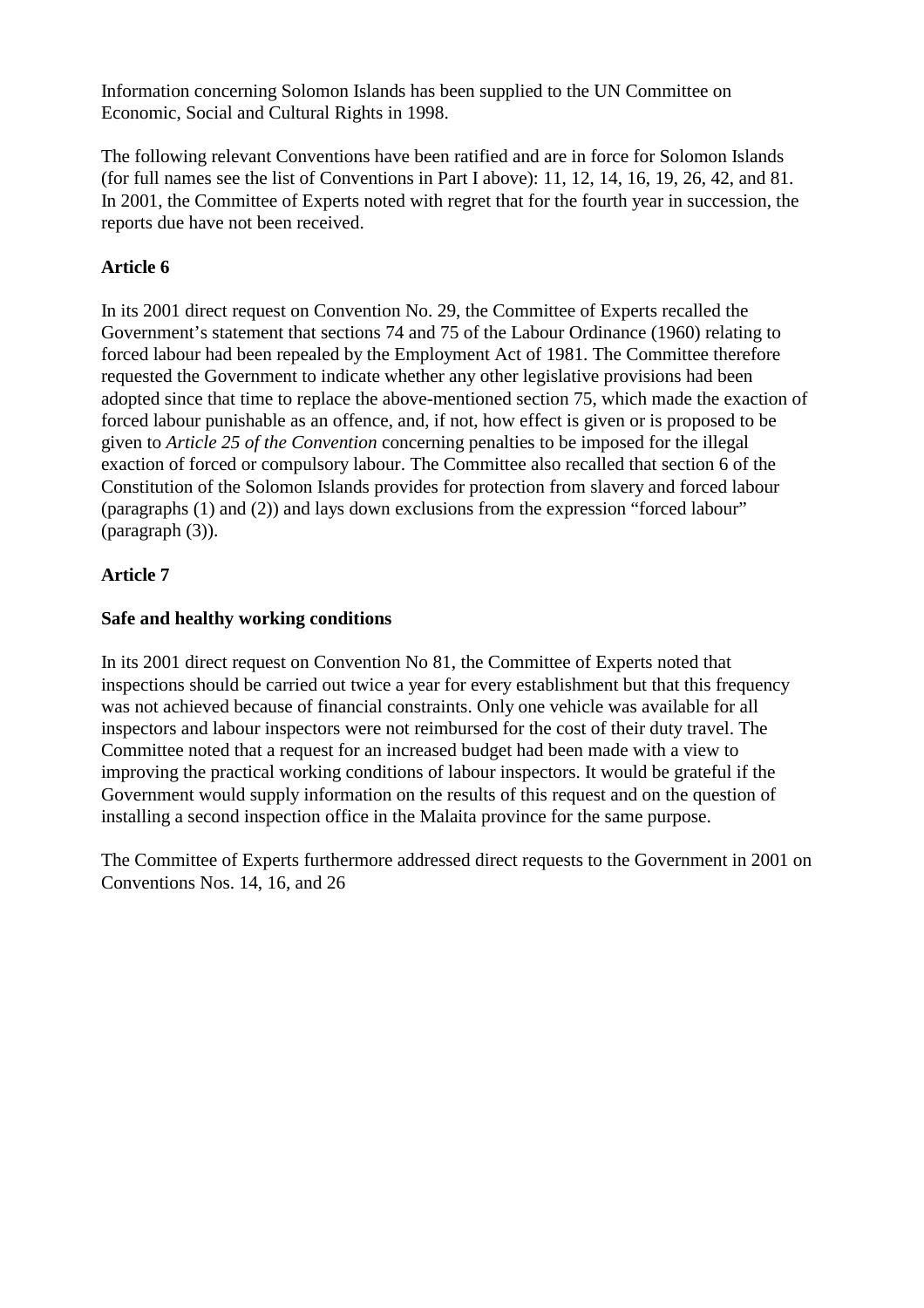## **ANNEX**

# **Index of countries on which the ILO has supplied information since 1978**

| Country         | <b>Document reference</b> |
|-----------------|---------------------------|
| Afghanistan     | E/1986/60                 |
|                 | E/1989/6                  |
|                 | E/1990/9                  |
|                 | E/1991/4                  |
| Algeria         | E/1995/127                |
| Argentina       | E/1995/5                  |
|                 | E/C.12/1999/SA/1          |
| Armenia         | E/C.12/1999/SA/1          |
| Australia       | E/1979/33                 |
|                 | E/1981/41                 |
|                 | E/1985/63                 |
|                 | E/1986/60                 |
| Austria         | E/1981/41                 |
|                 | E/1987/59                 |
|                 | E/1988/6                  |
|                 | E/1995/5                  |
| Azerbaijan      | E/1997/55                 |
| <b>Barbados</b> | E/1982/41                 |
| Belgium         | E/1994/63                 |
| Bulgaria        | E/1983/40                 |
|                 | E/1980/35                 |
|                 | E/1985/63                 |
|                 | E/1988/6                  |
|                 | E/1998/17                 |
|                 | E/C.12/1999/SA/1          |
| <b>Belarus</b>  | E/1979/33                 |
|                 | E/1981/41                 |
|                 | E/1985/63                 |
|                 | E/1987/59                 |
|                 | E/1996/98                 |
| Benin           | E.CN.12/2002/SA/1         |
| Cameroon        | E/1998/6                  |
| Canada          | E/1982/41                 |
|                 | E/1988/6                  |
|                 | E/1989/6                  |
|                 | E/1994/5                  |
|                 | E/1998/17                 |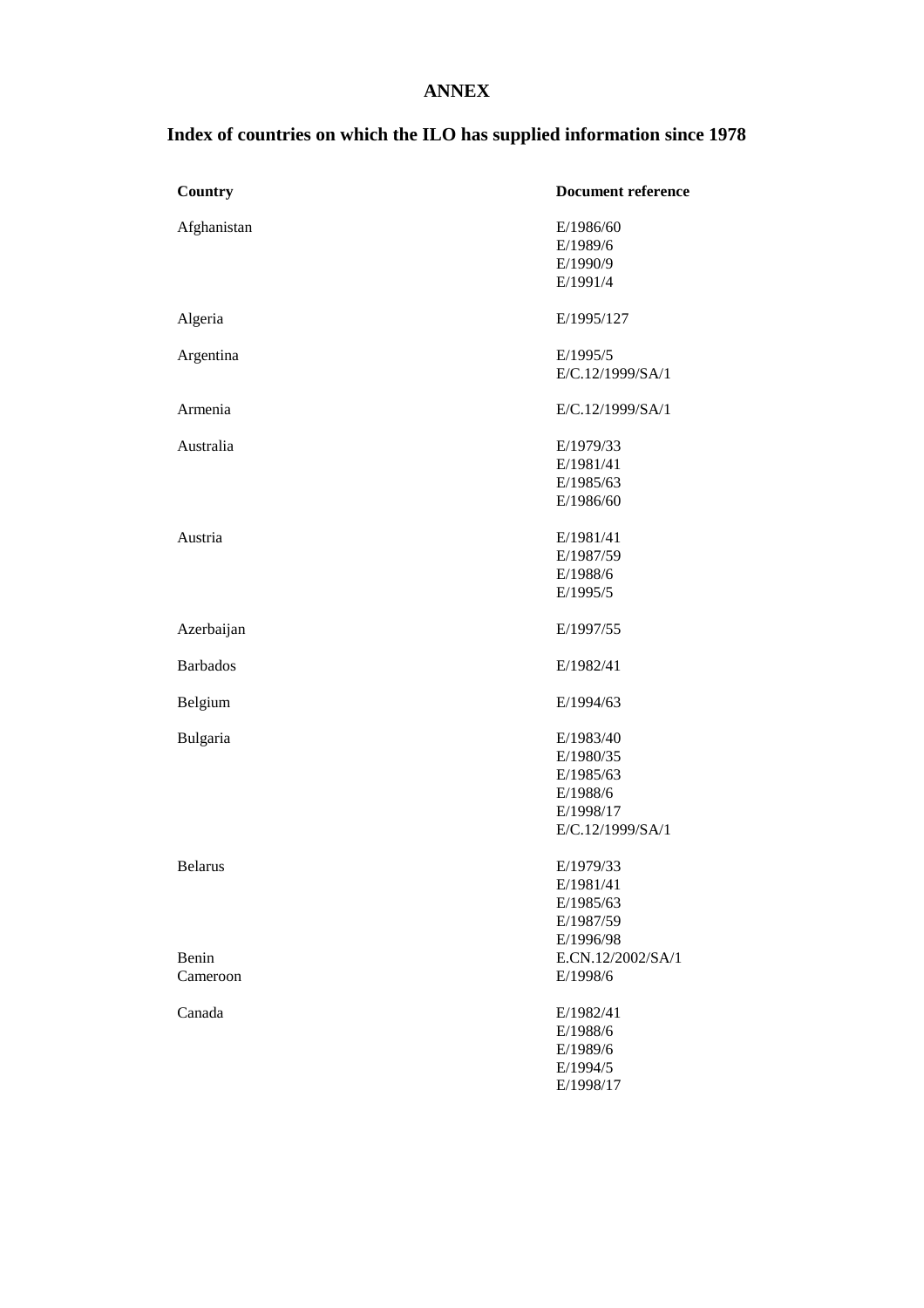| Central African Republic          | E/1997/55         |
|-----------------------------------|-------------------|
| Chile                             | E/1979/33         |
|                                   | E/1981/41         |
|                                   | E/1985/63         |
|                                   | E/1988/6          |
| Colombia                          | E/1979/33         |
|                                   | E/1985/63         |
|                                   | E/1990/9          |
|                                   | E/1995/127        |
| Costa Rica                        | E/1990/9          |
|                                   | E/1991/4          |
| Cyprus                            | E/1979/33         |
|                                   | E/1981/41         |
|                                   | E/1985/63         |
|                                   | E/1986/60         |
|                                   | E/1989/6          |
| Czech and Slovak Federal Republic | E/1979/33         |
|                                   | E/1981/41         |
|                                   | E/1986/60         |
|                                   | E/1987/59         |
| Czech Republic                    | E.CN.12/2002/SA/1 |
| Denmark                           | E/1979/33         |
|                                   | E/1981/41         |
|                                   | E/1985/63         |
|                                   | E/1987/59         |
|                                   | E/1998/17         |
| Dominican Republic                | E/1990/9          |
|                                   | E/1991/4          |
|                                   | E/1995/127        |
|                                   | E/1996/98         |
| Ecuador                           | E/1978/27         |
|                                   | E/1985/63         |
|                                   | E/1990/90         |
|                                   | E/1991/4          |
| Egypt                             | E/C.12/2000/SA/1  |
| El Salvador                       | E/1995/127        |
|                                   | E/1996/40         |
| Finland                           | E/1979/33         |
|                                   | E/1981/41         |
|                                   | E/1985/63         |
|                                   | E/1986/60         |
|                                   | E/1996/98         |
| France                            | E/1986/60         |
|                                   | E/1989/6          |
|                                   |                   |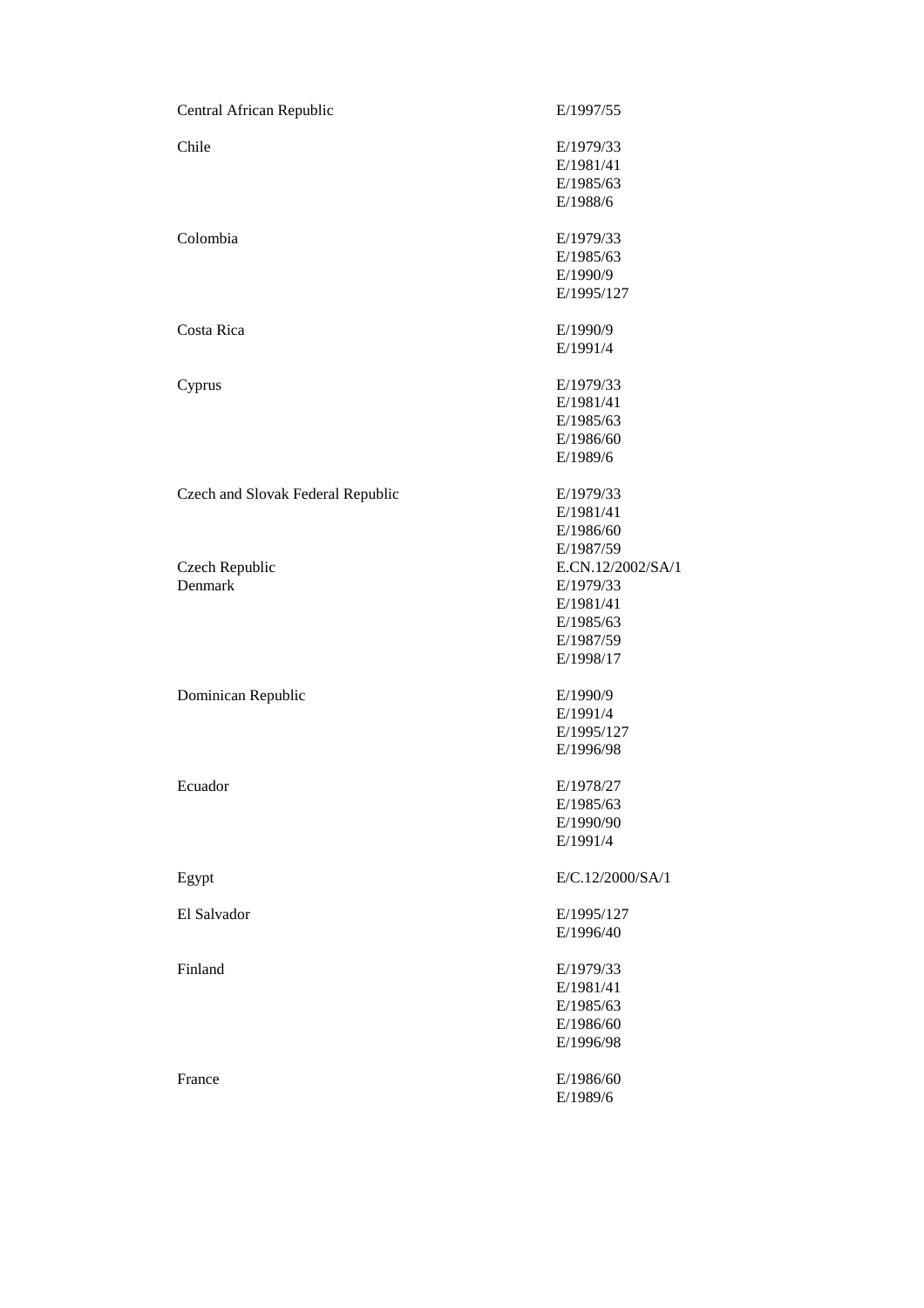| Georgia                      | E/C.12/2000/SA/1  |
|------------------------------|-------------------|
| German Democratic Republic   | E/1978/27         |
|                              | E/1981/41         |
|                              | E/1985/63         |
|                              | E/1987/59         |
| Germany, Federal Republic of | E/1979/33         |
|                              | E/1981/41         |
|                              | E/1986/60         |
|                              | E/1987/59         |
| Guatemala                    | E/1995/127        |
|                              | E/1996/40         |
| Guinea                       | E/1996/40         |
| Guyana                       | E/1995/127        |
|                              | E/1997/55         |
| Honduras                     | E/1996/98         |
| Hungary                      | E/1978/27         |
|                              | E/1985/63         |
|                              | E/1986/60         |
| Iceland                      | E/1994/5          |
|                              | E/1998/17         |
| India                        | E/1986/60         |
| Iran (Islamic Republic of)   | E/1978/27         |
|                              | E/1994/5          |
| Iraq                         | E/1981/41         |
|                              | E/1985/63         |
|                              | E/1986/60         |
|                              | E/1997/55         |
| <b>Israel</b>                | E/1998/17         |
| Ireland                      | E.CN.12/2002/SA/1 |
| Italy                        | E/1982/41         |
|                              | E/C.12/2000/SA/1  |
| Jamaica                      | E/1980/35         |
|                              | E/1989/6          |
| Japan                        | E/1985/63         |
|                              | E/1987/59         |
|                              |                   |
| Jordan                       | E/1987/59         |
|                              | E/C.12/2000/SA/1  |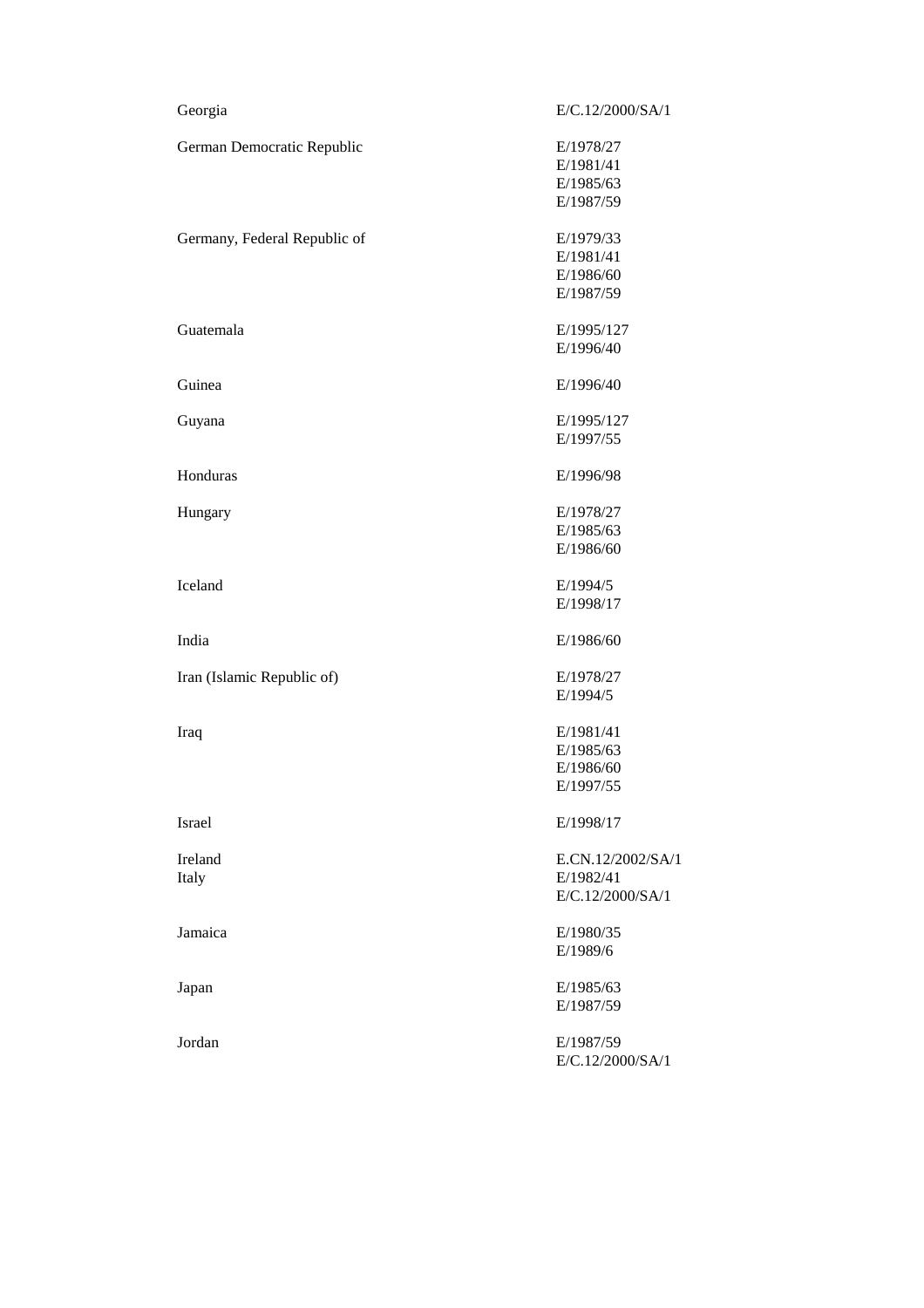| Kenya                  | E/1994/63        |
|------------------------|------------------|
| Libyan Arab Jamahiriya | E/1996/98        |
|                        | E/1997/55        |
| Luxembourg             | E/1990/9         |
| Madagascar             | E/1981/41        |
|                        | E/1985/63        |
|                        | E/1986/60        |
| Mauritius              | E/1995/127       |
| Mexico                 | E/1985/63        |
|                        | E/1990/9         |
|                        | E/1994/5         |
|                        | E/C.12/1999/SA/1 |
| Mongolia               | E/1978/27        |
|                        | E/1981/41        |
|                        | E/1985/63        |
|                        | E/1987/59        |
| Morocco                | E/1994/63        |
| Netherlands            | E/1989/6         |
|                        | E/1998/17        |
| Netherlands (Antilles) | E/1987/59        |
|                        | E/1998/17        |
| Netherlands (Aruba)    | E/1998/17        |
| New Zealand            | E/1994/5         |
| Nicaragua              | E/1986/60        |
|                        | E/1994/5         |
| Nigeria                | E/1997/55        |
|                        | E/1998/17        |
| Norway                 | E/1979/33        |
|                        | E/1981/41        |
|                        | E/1985/63        |
|                        | E/1988/6         |
|                        | E/1995/127       |
| Panama                 | E/1981/41        |
|                        | E/1988/6         |
|                        | E/1989/6         |
|                        | E/1990/9         |
|                        | E/1991/4         |
|                        | E/1992/4         |
| Paraguay               | E/1995/127       |
|                        | E/1996/40        |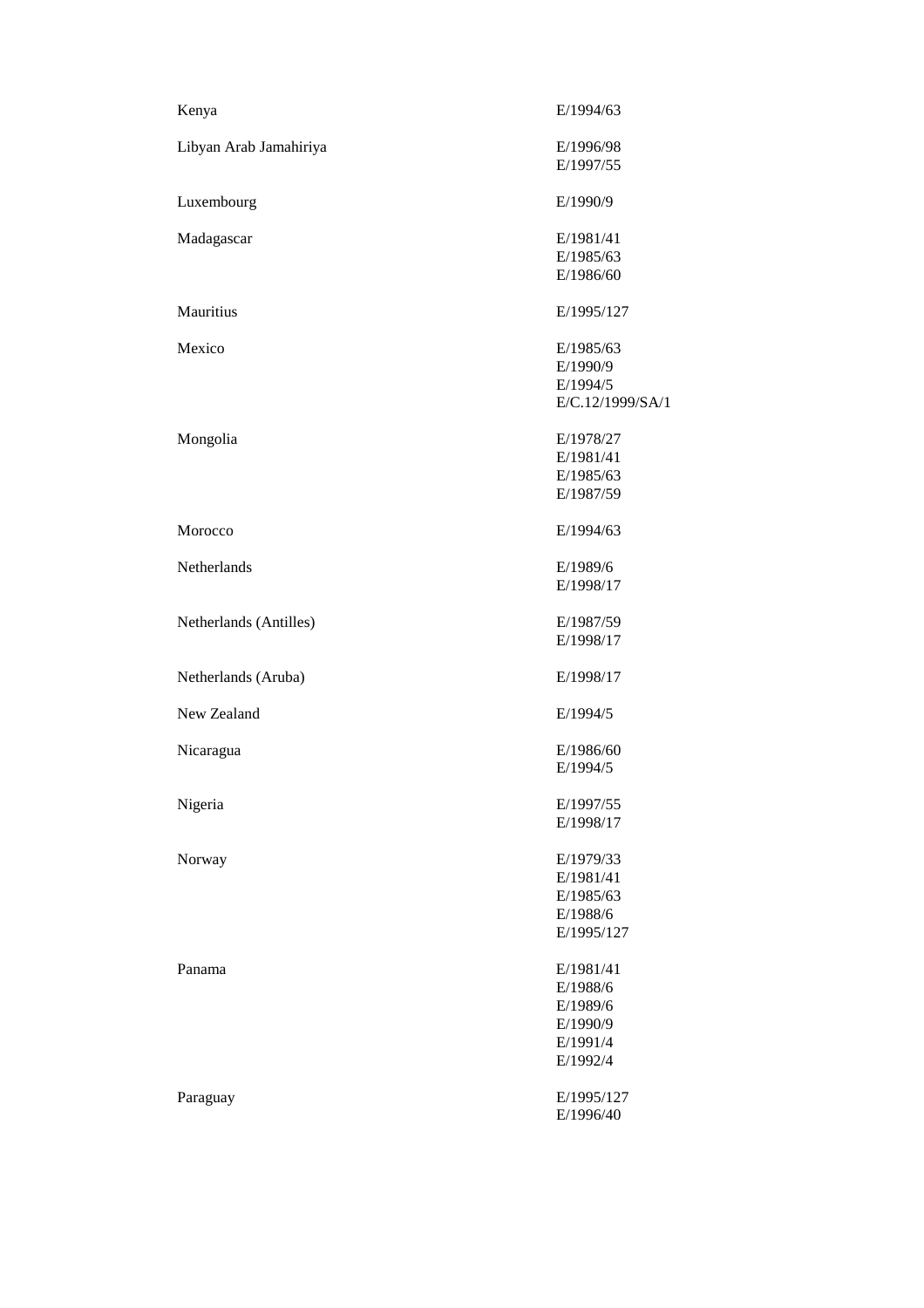| Peru                             | E/1985/63              |
|----------------------------------|------------------------|
|                                  | E/1995/127             |
|                                  |                        |
| Philippines                      | E/1978/27<br>E/1985/63 |
|                                  |                        |
| Poland                           | E/1979/33              |
|                                  | E/1981/41              |
|                                  | E/1986/60              |
|                                  | E/1987/59              |
|                                  | E/1989/6               |
|                                  | E/1998/17              |
| Portugal                         | E/C.12/2000/SA/1       |
| Portugal (Macau)                 | E/1996/98              |
| Romania                          | E/1979/33              |
|                                  | E/1981/41              |
|                                  | E/1985/63              |
|                                  | E/1988/6               |
| <b>Russian Federation</b>        | E/1997/55              |
|                                  |                        |
| Rwanda                           | E/1985/63<br>E/1986/60 |
|                                  | E/1989/6               |
|                                  |                        |
| Saint Vincent and the Grenadines | E/1997/55              |
| Senegal                          | E/1981/41              |
|                                  | E/1994/5               |
| Solomon Islands                  | E/1998/17              |
|                                  |                        |
| Spain                            | E/1980/35<br>E/1982/41 |
|                                  | E/1985/63              |
|                                  | E/1986/60              |
|                                  | E/1996/40              |
| Sri Lanka                        | E/1998/17              |
|                                  |                        |
| Suriname                         | E/1995/5               |
| Sweden                           | E/1978/27              |
|                                  | E/1981/41              |
|                                  | E/1985/63              |
|                                  | E/1987/59              |
|                                  |                        |
| Syrian Arab Republic             | E/1980/35              |
|                                  | E/1981/41              |
|                                  | E/1990/9               |
|                                  | E/1992/4               |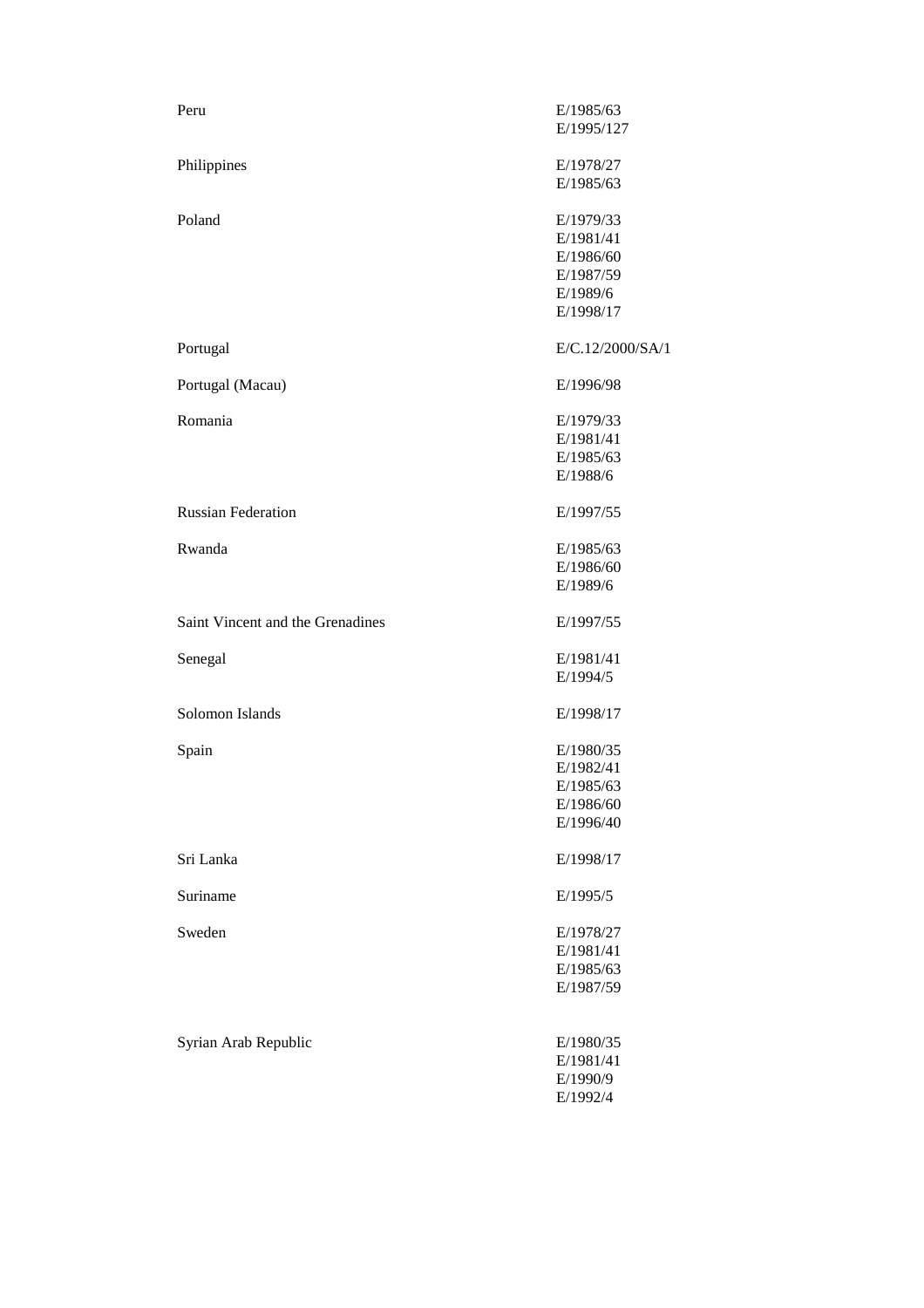|                                      | E/1989/6          |
|--------------------------------------|-------------------|
| Trinidad and Tobago                  | E.CN.12/2002/SA/1 |
| Tunisia                              | E/1978/27         |
|                                      | E/1988/6          |
|                                      | E/1989/6          |
|                                      | E/1998/17         |
| Ukraine                              | E/1995/127        |
| <b>Ukrainian SSR</b>                 | E/1979/33         |
|                                      | E/1982/41         |
|                                      | E/1985/63         |
|                                      | E/1986/60         |
| United Kingdom of                    | E/1978/27         |
| Great Britain and                    | E/1981/41         |
| Northern Ireland                     | E/1985/63         |
|                                      | E/1991/4          |
|                                      | E/1995/5          |
|                                      | E/1997/55         |
|                                      | E.CN.12/2002/SA/1 |
| <b>United Kingdom</b><br>(Hong Kong) | E/1996/98         |
| <b>United Kingdom</b>                | E/1979/33         |
| (Non-metropolitan                    | E/1982/41         |
| territories)                         | E/1985/63         |
|                                      | E/1996/98         |
|                                      | E.CN.12/2002/SA/1 |
| United Republic of Tanzania          | E/1981/41         |
| Uruguay                              | E/1994/5          |
|                                      | E/1994/63         |
| <b>USSR</b>                          | E/1979/33         |
|                                      | E/1981/41         |
|                                      | E/1985/63         |
|                                      | E/1987/59         |
|                                      |                   |
| Venezuela                            | E/1985/63         |
|                                      | E/1986/60         |
| Viet Nam                             | E/1994/5          |
| Yemen                                | E/1990/9          |
|                                      | E/1991/4          |
| Yugoslavia                           | E/1983/40         |
|                                      | E/1985/63         |
|                                      |                   |